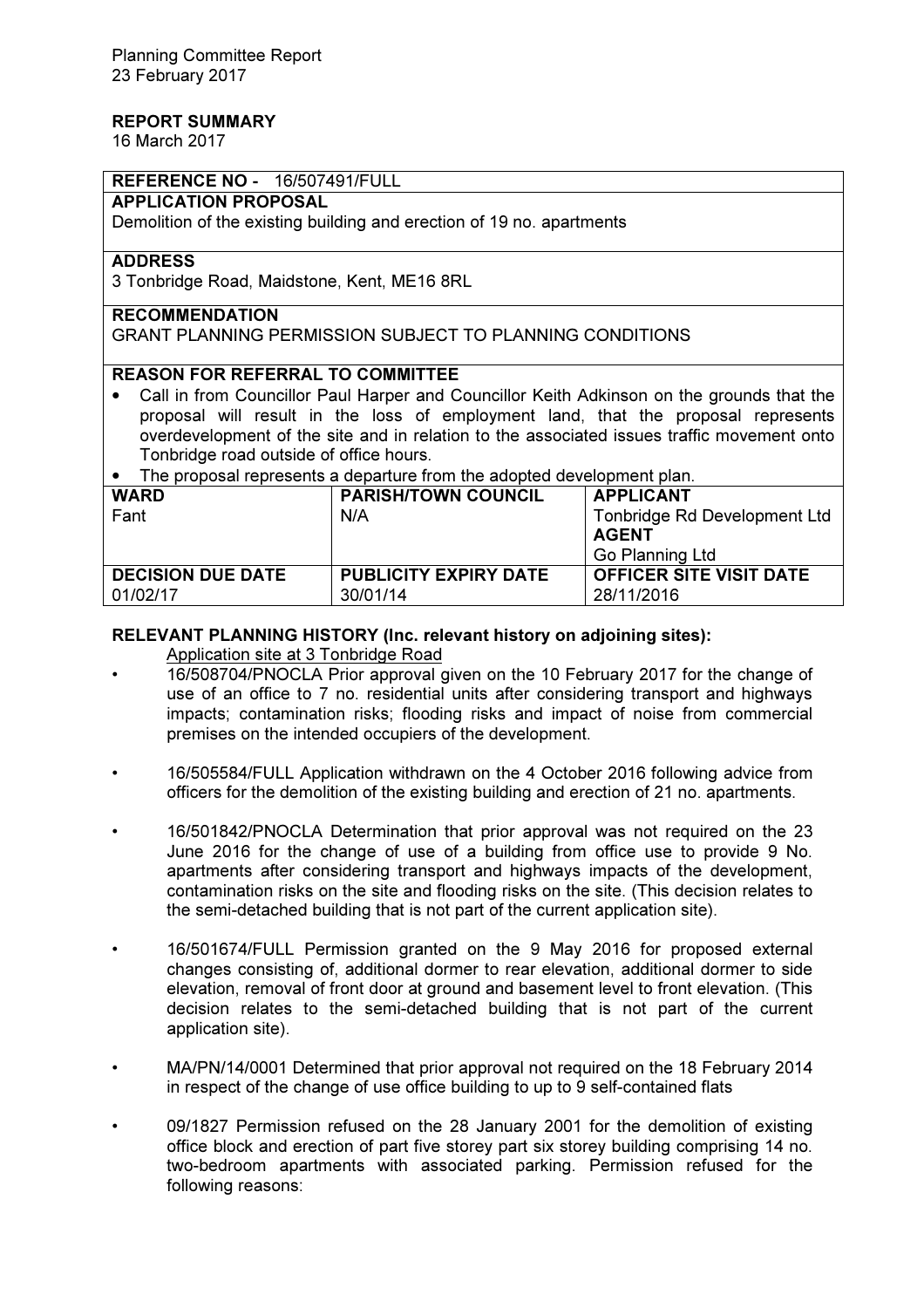- 1) The proposed development lies within an area designated as being for B1 uses only. As such, the proposal for the provision of housing, with no clear demonstration that the viability of the continued use of the site has been fully explored, and is proved to be unsuitable for this purpose, fails to comply with Policy ED2 (xxvi) of the Maidstone Borough Wide Local Plan 2000.
- 2) The proposed building, by virtue of its scale, and exacerbated by its poor quality and unarticulated design would fail to respond positively to the existing form of development within the locality, and would be a dominant and obtrusive feature within the context of the site (which is an elevated site, and highly visible from long distance views) and the wider area. Furthermore the layout of the proposed development would include a significant level of open hardstanding for car parking provision, and an insufficient level of landscaping which would fail to provide a decent outlook to the future occupiers of the units, and would provide an inadequate setting for a building of this scale, thereby proving contrary to PPS1: Design, the Kent Design Guide and Policy BE1 of the South East Plan 2009.
- 3) In the absence of any proposed contributions towards the provision of off-site public open space (in-lieu of provision on-site) and community and primary health care facilities to offset the additional demand and need likely to be generated by the development, to permit the development would be contrary to the provisions of Policy OS1 of the Council's adopted Open Space DPD December 2006, Policy CF1 of the Maidstone Wide Borough Plan 2000, and Policy S6 of the South East Plan 2009.
- 93/1395 Permission granted on the 18 November 1993 for the change of use from offices to premises for education provision within use class D1 as amended and validated by drawing received 22 October 1993.

Units 4 & 5, Corbens Business Centre, 3A Tonbridge Road (to the south east and rear of the application site). (NB: This land is included within the red line application site boundary for the approval under 15/510179/OUT – see history for 5 Tonbridge Road below)

- 15/510179/OUT Outline planning permission (all matters reserved) granted on the 23 December 2016 (committee resolution 4 August 2016) for redevelopment with up to 65 dwellings and associated vehicular and pedestrian access, car and cycle parking, street and external lighting, main services, bin stores and other ancillary development.
- 07/1637 Permission granted 1 October 2007 for the demolition of existing commercial buildings and redevelopment to provide for replacement storage and distribution premises with ancillary offices trade counter and parking
- 04/0267 Permission refused 6 April 2004 for the extension of existing warehouse building for use for purpose within class B8. The proposed development, due to its size and proximity to the site boundary, would result in overshadowing of the adjacent residential property 16 Rowland Close and its rear garden area and would have an overbearing impact upon that property resulting in an unacceptable loss of amenity to occupants of the dwelling, contrary to policy ENV2 of the Maidstone Borough-Wide Local Plan 2000 and policy ENV15 of the Kent Structure Plan 1996.
- 03/1774 Permission refused 7 January 2004 for a change of use to storage and servicing of taxis and passenger carrying vehicles with ancillary offices and the installation of a second new window. Permission refused for the following reasons: The proposed change of use to the storage and servicing of taxis and passenger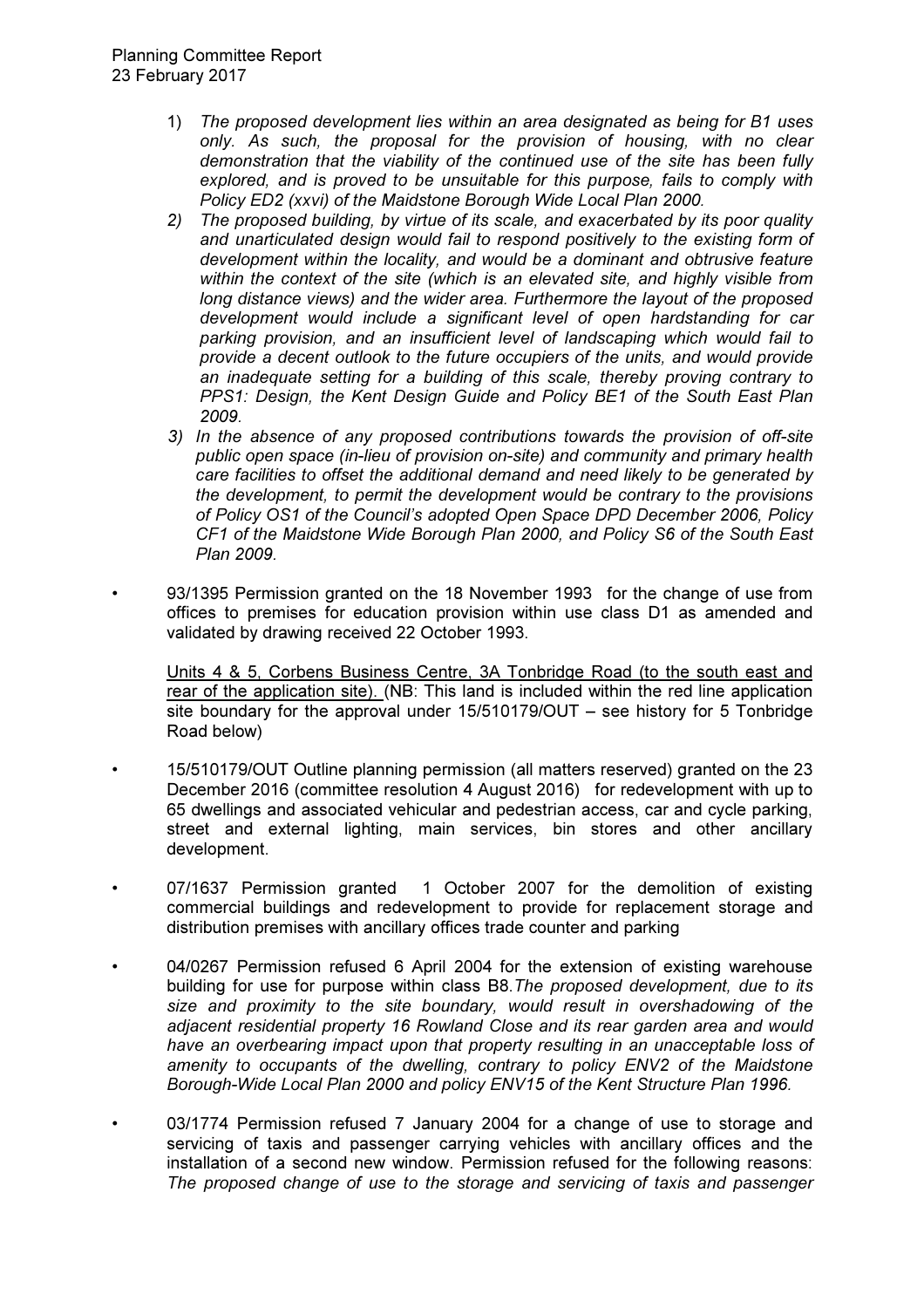carrying vehicles would be likely to generate an unacceptable level of noise and lead to a worsening of air quality to the detriment of occupiers of surrounding residential properties. As such the proposal is contrary to policy ENV15 of the Kent Structure Plan 1996, policies QL1 and FP5 of the Kent and Medway Structure Plan: Deposit Plan Sept 2003 and policies ENV1, ENV2 and ENV4 of the Maidstone Borough-Wide Local Plan 2000

02/1298 Permission granted 10 December 2002 for the demolition of existing buildings (3 no.) and the erection of 2 no. industrial units for use class B1c/B8 of 234 square metres each (units 1 and 2); use of unit 3 (existing) for use class B1c/B8 use; use of area to east of access drive for open storage in association with adjoining plant hire premises.

# 5 Tonbridge Road

- 15/510179/OUT Outline planning permission (All matters reserved) granted on the 23 December 2016 (committee resolution 4 August 2016) for redevelopment with up to 65 dwellings and associated vehicular and pedestrian access, car and cycle parking, street and external lighting, main services, bin stores and other ancillary development.
- 07/1637 Permission granted 1 October 2007 for the demolition of existing commercial buildings and redevelopment to provide for replacement storage and distribution premises with ancillary offices trade counter and parking.
- 15/503951/DEMREQ Determined that prior approval was required 16 June 2015 in respect of the application for prior notification of proposed demolition of a single storey building divided into 2no retail units, a separate 2 storey shop with office above, range of single storey outbuildings. The decision reason was "The application is lacking in a satisfactory scheme of restoration, with the proposed stockpiling of crushed materials to a potential height of 7m causing particular concern for the visual amenities of the locality. In the absence of any certainty as to how long the site would remain in this condition, the Local Planning Authority is of the opinion that prior approval for this element of the works is required".
- 11/0648 Permission granted 27 June 2011 for alterations to elevations and change of use of vacant storage building to A1 retail associated with use of 5 Tonbridge Road and external works including cladding and replacement windows.
- 01/1641 Permission refused 11 December 2001 for the conversion of first floor from offices to 1 no. flat. Permission was refused for the following reasons (1) The proposed change of use would result in the loss of commercial floorspace in a designated area of existing economic activity, contrary to Policy ED2 of the Maidstone Borough-Wide Local Plan 2000 and Policy ED1 of the Kent Structure Plan 1996. (2) Due to the close proximity of the proposed habitable rooms to the main road, the proposed accommodation would not provide a satisfactory standard of residential amenity, contrary to Policies ENV2, ENV4 and H23 of the Maidstone Borough-Wide Local Plan 2000 and Policy H2 of the Kent Structure Plan 1996.

5A Tonbridge Road (Solicitors office at first floor above fireplace shop) (NB: This land is included within the red line application site boundary for the approval under 15/510179/OUT – see history for 5 Tonbridge Road above)

• 87/0252 Permission granted 10 July 1987 for the change of use from first floor residential flat to office accommodation.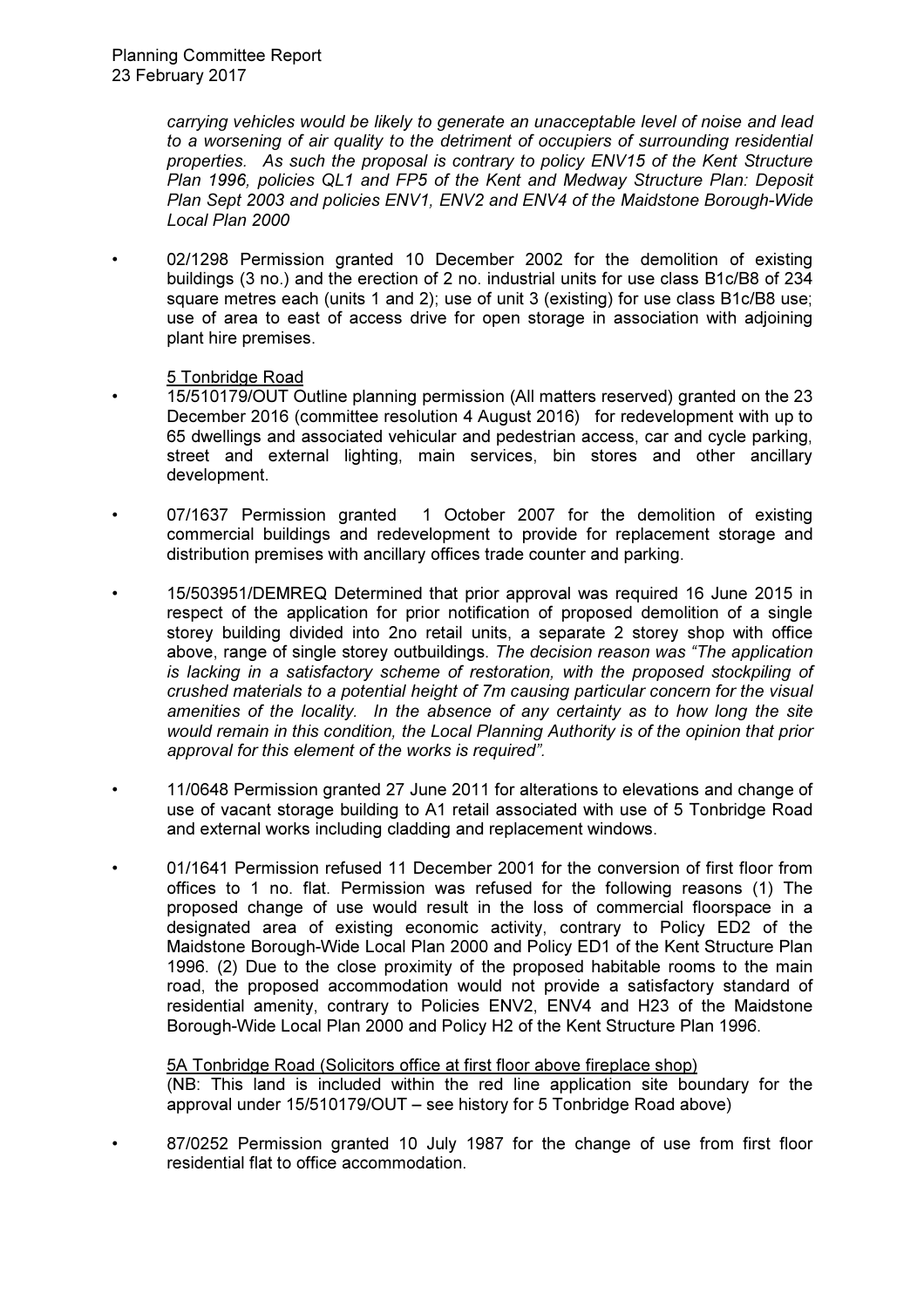## 5, 7 & 9 Tonbridge Road

(NB: This land is included within the red line application site boundary for the approval under 15/510179/OUT – see history for 5 Tonbridge Road above)

- 15/510179/OUT Outline planning permission (All matters reserved) granted on the 23 December 2016 (committee resolution 4 August 2016) for redevelopment with up to 65 dwellings and associated vehicular and pedestrian access, car and cycle parking, street and external lighting, main services, bin stores and other ancillary development.
- 07/1637 Permission granted 1 October 2007 for the demolition of existing commercial buildings and redevelopment to provide for replacement storage and distribution premises with ancillary offices trade counter and parking.
- 87/1195 Permission granted 1 December 1987 for the erection of building to provide a builders merchants showroom with associated wholesale and retail use.
- 81/0403 Outline permission granted 10 May 1981 for the erection of storage and warehouse buildings and admin offices. Existing site and buildings used as building merchants, storage and showrooms.
- 75/0398 Permission granted 18/06/75 for a fireplace slabbing shop, toilet and office.

# MAIN REPORT

## 1.0 DESCRIPTION OF SITE

- 1.01 The application site is located on the south side of Tonbridge Road covering an area of 0.77 hectares. The site is located on the gyratory section of Tonbridge Road with two lanes of one way traffic travelling past the site frontage (east to west). This section of road forms part of the A20 with the A26 (Tonbridge Road) starting further to the west. A pelican pedestrian crossing is located 20 metres to the east of the site.
- 1.02 The site lies to the west of Maidstone West Railway Station. The front part of the site is separated from the railway station by a pair of semi-detached Victorian properties, with the rear part of the application site directly adjoining the railway station. The ground level on the application site is significantly higher than the railway station, with this rise in ground level continuing to the west of the application site along Tonbridge Road.
- 1.03 The area surrounding the application site is mixed in terms of the character and scale of existing buildings and the range of land uses. A semi-detached pair of Victorian buildings to the east of the site has floor space on five levels, including roof space and semi basement. Beyond the entrance to the railway station is a six storey building providing retail use at ground floor with residential on the upper floors (Broadway Heights – 58 flats 05/1719).
- 1.04 To west of the site, 5 to 9 Tonbridge Road has an existing vehicular access adjoining the boundary with the application site with this site occupied by a mixture of retail and other commercial uses. Buildings fronting Tonbridge Road on this adjoining site are in retail use, including a fireplace shop (two storey) and a golf shop. A taxi firm uses the centre of this adjoining site for storage and repairs with a distribution company on the lower section and the extreme south of the site in use as a vehicle garage.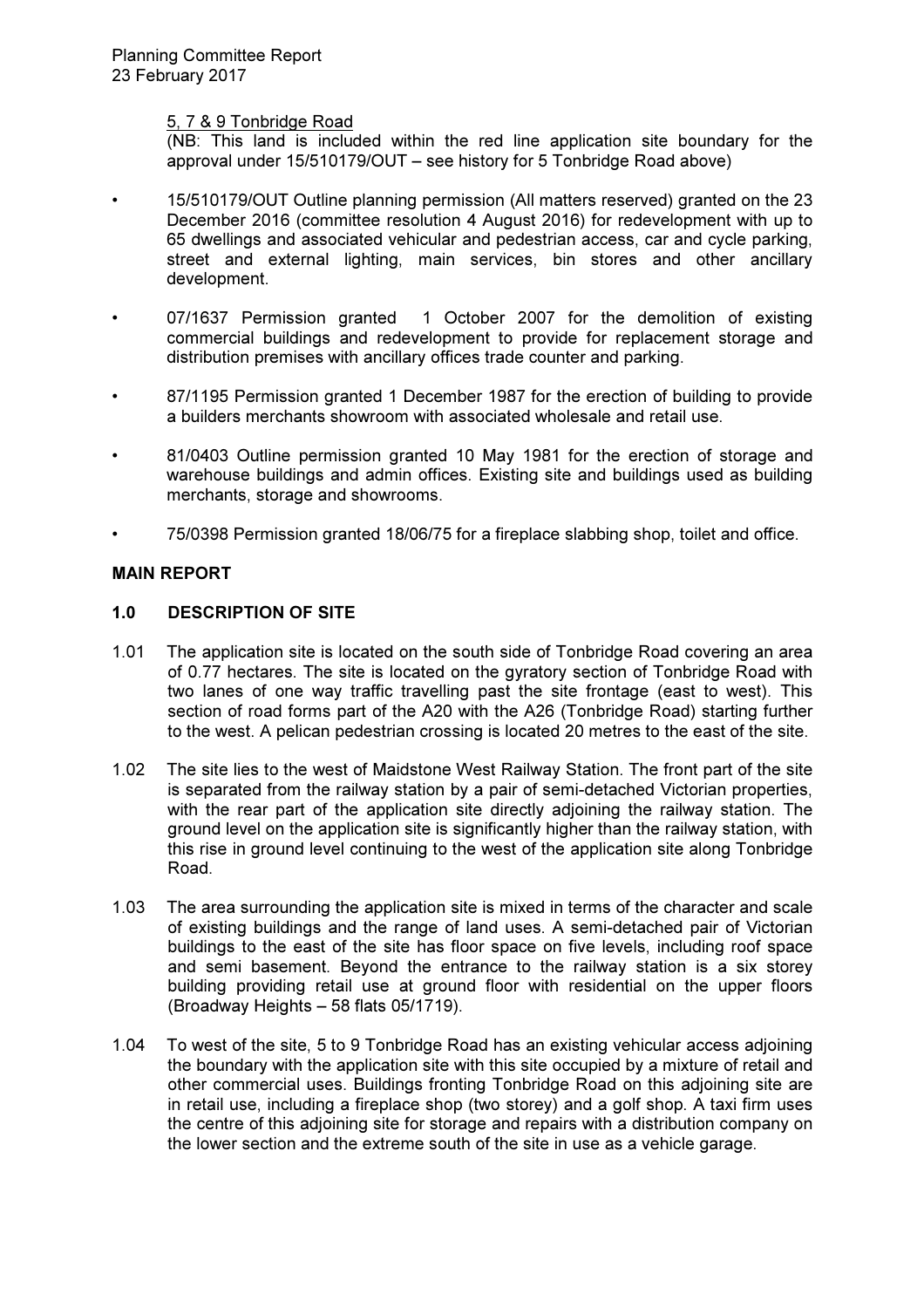- 1.05 The site at 5 to 9 Tonbridge Road benefits from outline permission for development with up to 65 dwellings (committee resolution at 4 August 2016 meeting). Further to the east is the Vines Medical Practice (three storey) with residential properties to the rear. On the opposite side of Tonbridge Road is an office building with a substantial mansard roof (Vaughan Chambers) providing four floors (including roof space) with an adjoining single storey building on the corner providing a cycle shop.
- 1.06 The application site is currently occupied by a three storey red brick building with a part flat, part sloping tiled roof. The building on the application site and the attached semi-detached Victorian building are currently both known as 3 Tonbridge Road, however the adjoining semi-detached building is now in separate ownership and it does not form part of the current planning application.
- 1.07 The vacant brick building on the application site was previously in office use (planning use class B1/A2). The building was previously occupied by Berry and Berry Solicitors who it appears vacated the building following a merger in 2012 (now Berry and Lamberts Solicitors). At ground floor level the building has a covered vehicular access from Tonbridge Road to a rear parking area with a reception area and office area of 65 square metres. The first and second floors of the building provide a further 290 square metres of office space. The site is not located in a conservation area, and the nearest listed buildings are approximately 100 metres from the site. There are no protected trees or landscape designations either on, or adjacent to the application site.

# 2.0 PROPOSAL

- 2.1 The proposal is for the demolition of the existing office building and the construction of a part three, part four storey residential building. The proposed building has a linear footprint with a block fronting Tonbridge Road and then extending towards the rear of the site.
- 2.2 The ground floor of the building provides two residential flats at the front of the site set behind areas of amenity space. At the rear of the site the ground floor provides integral refuse storage and cycle parking space (19 spaces) and 13 covered car parking spaces. A further 5 open car parking spaces (total of 18 off street car parking spaces) are located adjacent to the rear site boundary. The building retains and reuses the existing vehicular access on to Tonbridge Road located next to the eastern boundary.

| Floor / no bedrooms | Units               | One<br>bedroom | Two<br>bedroom | <b>Total</b> |
|---------------------|---------------------|----------------|----------------|--------------|
| Ground floor        | ົາ                  |                |                |              |
| <b>First Floor</b>  | 3,4,5,12,13,18      | -3             | ≏              |              |
| <b>Second Floor</b> | 6, 7, 8, 14, 15, 19 | -3             |                |              |
| <b>Third Floor</b>  | 9, 10, 11, 16, 17   | າ              | ິ              |              |
| <b>Total</b>        |                     | 10             | 9              | 19           |

|  |  | Table 1: Flat sizes and location |
|--|--|----------------------------------|
|  |  |                                  |

2.3 The building is arranged around three staircase cores providing access to the accommodation on the upper floors of the building. The development provides 19 flats with the location of these flats set out in the above table. All of the proposed flats (mix of one and two bedroom units) are dual aspect as a minimum, with units to the front and rear elevations provided with balconies.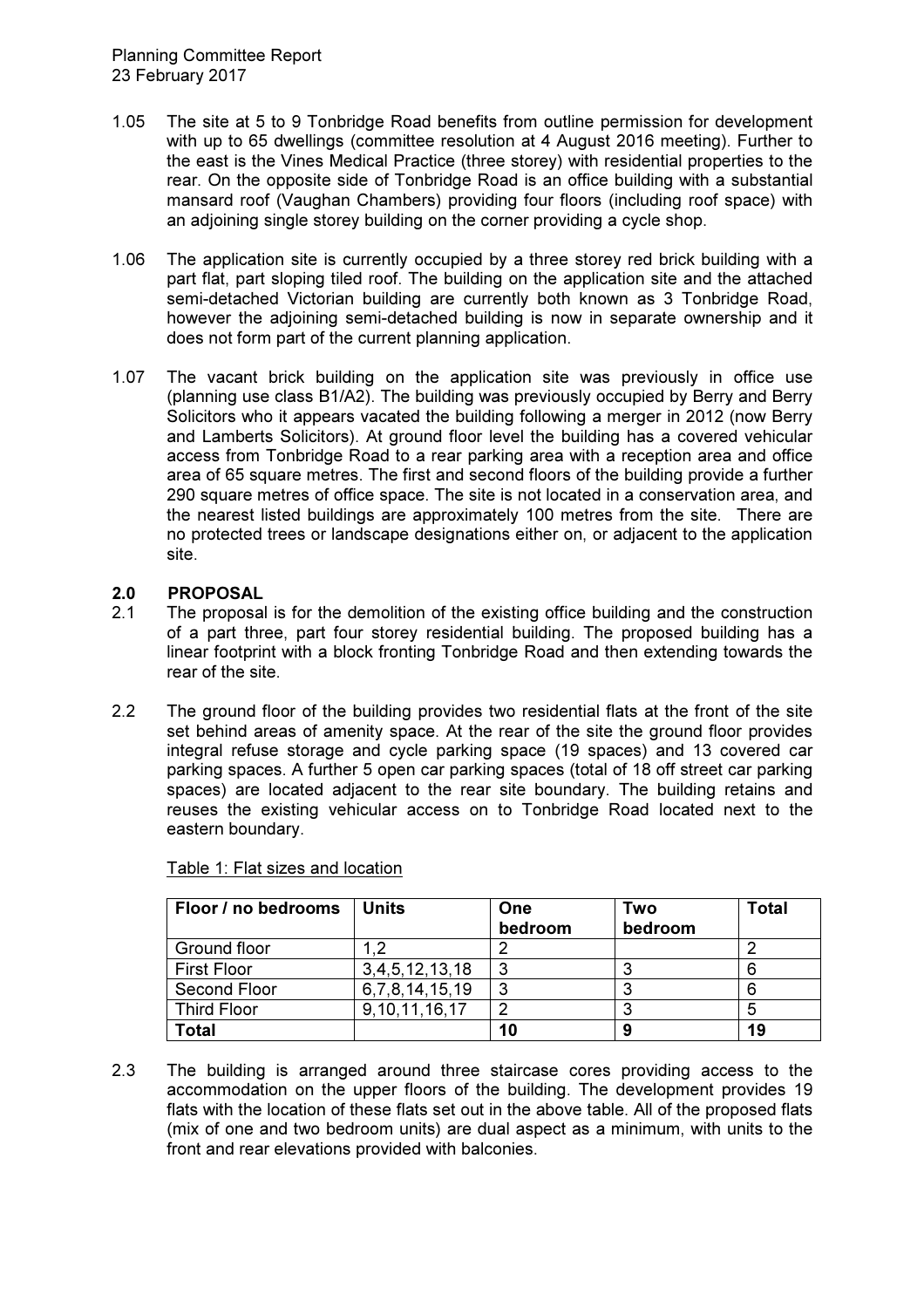# 3.0 POLICY AND OTHER CONSIDERATIONS

- 3.01 Maidstone Borough-Wide Local Plan 2000:
	- Policy ENV6: Landscaping, Surfacing and Boundary Treatment Policy ENV7: Riverside Zone of Special Townscape Importance (Adjacent to,
	- eastern boundary) Policy T1: Transport strategy
	- Policy T2: Public Transport Preference Measures
	- Policy T3: Public Transport for Substantial Developments<br>Policy T7: Safeguarding Railway Lines
	- Safeguarding Railway Lines
	- Policy T13: Parking Standards
	- Policy T23: Need for Highway/Public Transport Improvements
	- ED2 (xxiii): Retention of Employment sites
	- Policy CF1: Seeking New Community Facilities
- 3.02 Supplementary Planning Documents:
	- Affordable Housing Development Plan Document (2006),
	- Open Space Development Plan Document (2006)
	- Kent Design Guide Review: Interim Guidance Note 3: Residential Parking
- 3.03 The National Planning Policy Framework (NPPF) The National Planning Policy Framework is a key material consideration, particularly with regard to housing land supply.
- 3.04 Paragraph 47 of the NPPF states that Councils should: "identify and update annually a supply of specific deliverable sites sufficient to provide five years' worth of housing against their housing requirements with an additional buffer of 5% (moved forward from later in the plan period) to ensure choice and competition in the market for land. Where there has been a record of persistent under delivery of housing, local planning authorities should increase the buffer to 20% (moved forward from later in the plan period) to provide a realistic prospect of achieving the planned supply and to ensure choice and competition in the market for land".
- 3.05 Furthermore, paragraph 49 of the NPPF is clear that relevant policies for the supply of housing "should not be considered up-to-date if the local planning authority cannot demonstrate a five-year supply of deliverable housing sites".
- 3.06 The Council has undertaken a Strategic Housing Market Assessment (SHMA) which was commissioned jointly with its housing market area partners: Ashford and Tonbridge & Malling Borough Councils. A key purpose of the SHMA is to quantify how many new homes are needed in the borough for the 20 year period of the emerging Maidstone Borough Local Plan (2011 to 2031). The SHMA has been the subject of a number of iterations following the publication of updated population projections by the Office for National Statistics and household projections by the Department for Communities and Local Government. At the meeting of the Strategic Planning, Sustainability and Transport Committee on 9 June 2015, Councillors agreed an objectively assessed housing need figure of 18,560 dwellings for the period 2011 to 2031. This figure was adopted as the Local Plan housing target by Council at its meeting on 25 January 2016.
- 3.07 The Maidstone Borough Local Plan was submitted to the Secretary of State for examination on 20 May 2016, and the Plan allocates housing sites considered to be in the most appropriate locations for the borough to meet its objectively assessed needs. The Housing Topic Paper, which was submitted with the Local Plan, demonstrates that the Council has a five-year supply of deliverable housing sites in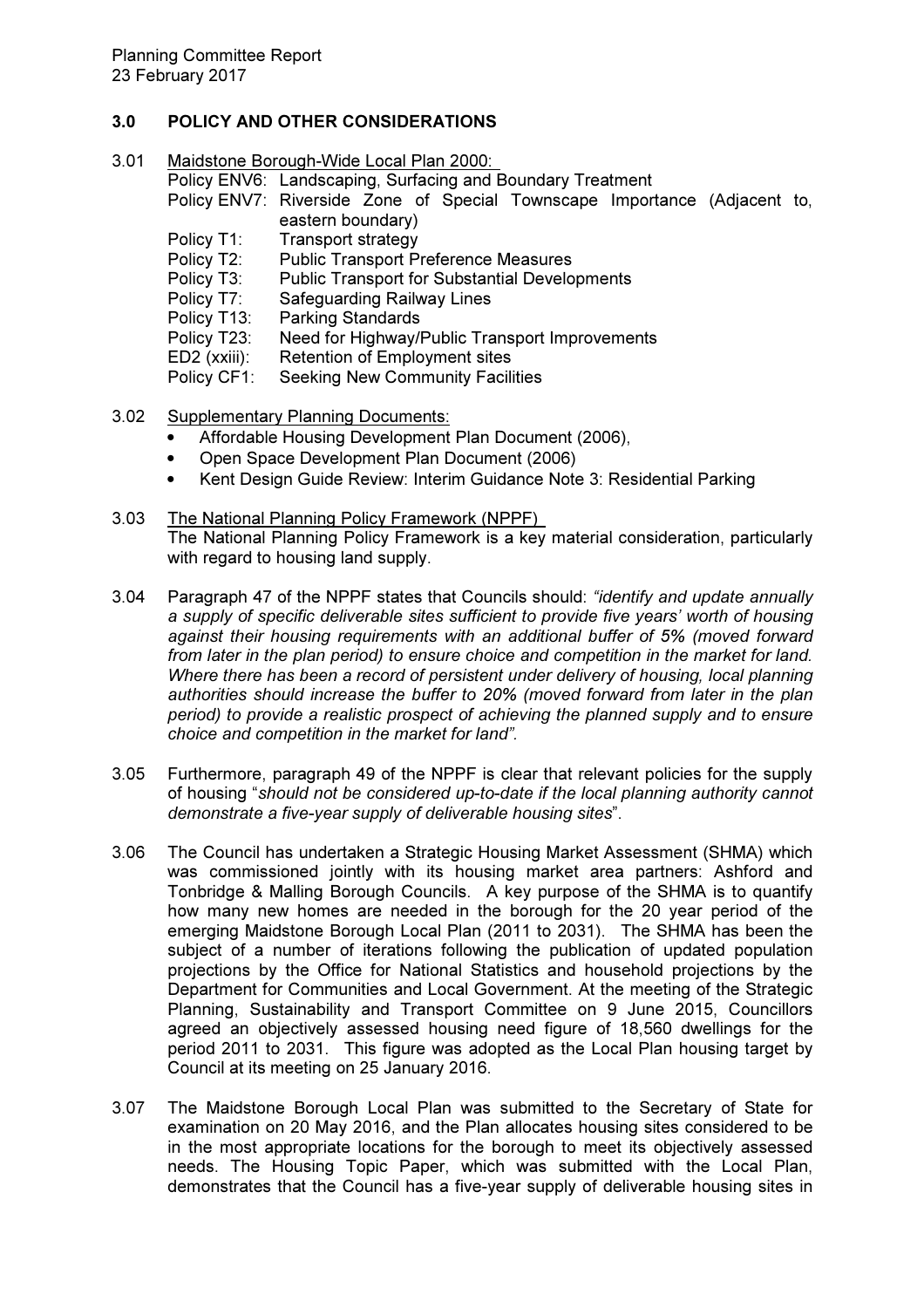accordance with paragraph 47 of the NPPF. The independent examination into the Local Plan commenced on 4 October 2016, and the closing session for the hearings was held on 24 January 2017. The examination itself will close following further public consultation on modifications to the Local Plan and receipt of the Inspector's final report. Adoption of the Plan is expected in summer 2017.

- 3.08 Housing land supply monitoring is undertaken at a base date of 1 April each year. The Council's five-year supply position includes dwellings completed since 1 April 2011, extant planning permissions, Local Plan allocations, and a windfall allowance from small sites (1-4 units). The methodology used is PPG-compliant in that the past under-supply of dwellings against objectively assessed housing need is delivered in future years; it applies a discount rate for the non-implementation of extant sites; and a 5% buffer is applied. The position is set out in full in the Housing Topic Paper, which demonstrates the Council has 5.12 years' worth of deliverable housing sites at 1 April 2016 against its objectively assessed need of 18,560 dwellings for the Plan period.
- 3.09 The Inspector issued a report on his 'Interim Findings from the Examination of the Maidstone Borough Local Plan' on 22 December 2016 (examination document reference ED110). In addition to confirming that it is reasonable to apply a 5% buffer to the borough's five-year housing land supply in accordance with paragraph 47 of the NPPF, the Inspector is recommending two key changes to the Council's housing land supply position.
- 3.10 First, the Inspector did not consider that the 5% market signals uplift set out in the SHMA would have the desired effect of boosting housing supply, nor that it was justified, particularly given the overall increase in past building rates that is expected as a result of the Local Plan allocations. Consequently, the borough's objectively assessed housing need is proposed to be reduced by 900 units to 17,660 dwellings for the period 2011 to 2031.
- 3.11 Second, the Inspector recommends the use of a 'Maidstone hybrid' method for the calculation of the borough's five-year housing land supply, which would deliver past under-supply over the next 10 years (as opposed to the next 5 years as set out in the Housing Topic Paper). This would result in a smoother and more realistic rate of delivery of dwellings over the Local Plan period.
- 3.12 The Inspector's interim report proposes additional modifications relating to the deletion or amendment of allocated sites, or to the phasing of allocated sites and broad locations. The report does not identify a need for further housing site allocations. In advance of public consultation on the formal modifications to the Local Plan, the interim findings have been applied to the borough's 20-year and five-year housing land supply tables which were set out in the Housing Topic Paper. The updated tables (examination document reference ED116) reveal a strengthened five-year supply position as at 1 April 2016, from 5.12 years to 6.11 years. The figures are not definitive because of the need for consultation on modifications in respect of the reduced housing need and proposed amendments to specific allocated sites, but they reaffirm a robust five-year housing land supply position and justify the assumptions being made. A full five-year housing land supply update will be undertaken through the annual housing information audit to produce the 1 April 2017 position.
- 3.13 In this context the council can demonstrate five year land supply and when assessed against paragraph 49 of the NPPF relevant policies for the supply of housing are considered up to date and should be given full weight in decision making.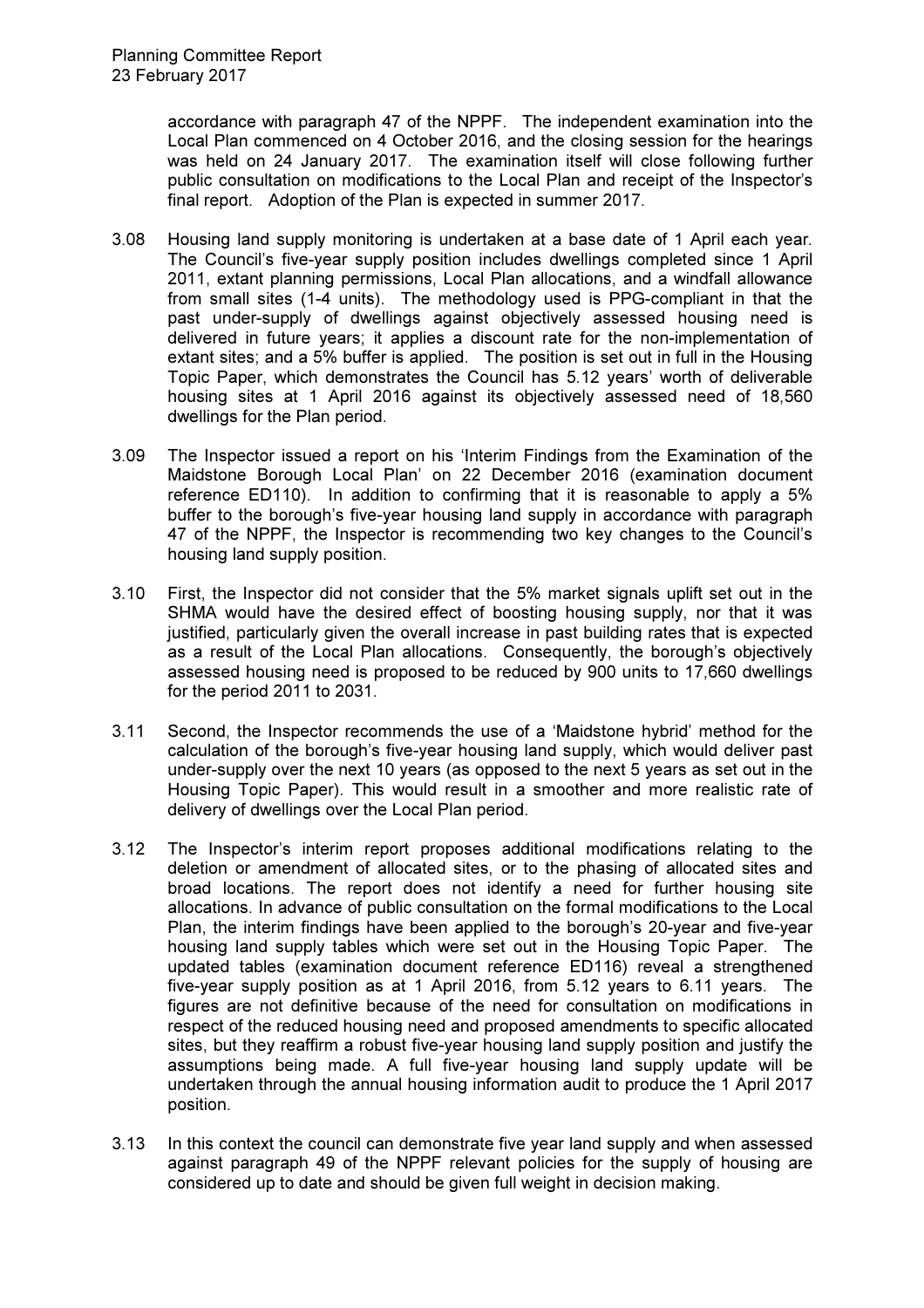3.14 National Planning Practice Guidance (NPPG)

Advice on the following is relevant air quality; climate change; community infrastructure levy; design; noise; renewable and low carbon energy; travel plans, transport assessments and statements; use of planning conditions and viability

3.15 Maidstone Borough Council draft Local Plan (Submission Version):

| Policy H1:   | Housing allocations -                         |
|--------------|-----------------------------------------------|
|              | Slencrest House, 3 Tonbridge Road,<br>H1 (16) |
| Policy DM1:  | Principles of good design                     |
| Policy DM2:  | Sustainable design                            |
| Policy DM4:  | Development of brownfield land                |
| Policy DM5:  | Air quality                                   |
| Policy DM11: | Housing mix                                   |
| Policy DM12: | Density of housing development                |
| Policy DM13: | Affordable housing                            |
| Policy DM22: | Open space and recreation                     |
| Policy DM23: | <b>Community facilities</b>                   |
| Policy DM24: | Sustainable transport                         |
| Policy DM25: | Public transport                              |
| Policy DM27: | Parking standards                             |
| Policy ID1:  | <b>Infrastructure Delivery</b>                |

# 4.0 LOCAL REPRESENTATIONS

- 4.01 The submitted planning application was publicised by means of a site notice, a press notice ('major' development) and individual consultation letters sent to neighbouring addresses.
- 4.02 As a result of this consultation a single objection has been received from the owner of the adjacent site at 5 Tonbridge Road (15/510179/OUT outline approval for 65 dwellings) the objection made in three letters is on the following grounds:
	- The proposal is an overdevelopment of the site due to the number of residential units (9 units above the draft allocation) and the scale of the building;
	- The main access road is less than 4 metres wide in places and the car parking layout is cramped;
	- The refuse storage area is too far away from the main collection point on Tonbridge Road;
	- The bay window on the western ground floor elevation is less than a metre from the boundary;
	- The development does not provide the 7 metre setback that was required for the development of the neighbouring site at 5 Tonbridge Road.
	- The proposed building located close to the western site boundary will have an adverse impact on a proposed new development on the adjoining site (outline 15/510179/OUT) in terms of daylight and sunlight;
	- The use of 'directional windows' is noted, however there will still be overlooking from stairwells and the "...the apartments (living room and bedroom windows) on the Tonbridge Road frontage."
	- The development at 3 Tonbridge Road (19 units) will have a significant adverse impact on the future residents of the proposed flatted block (38 flats) that is part of the outline approval at 5 Tonbridge Road (this approval that includes houses at the rear is for a total of up to 65 units);
	- The current proposal is considered an overdevelopment of 3 Tonbridge Road and if approved this will result in the underdevelopment of 5 Tonbridge Road (draft allocation of up to 60 dwellings) as part of a future reserved matters application.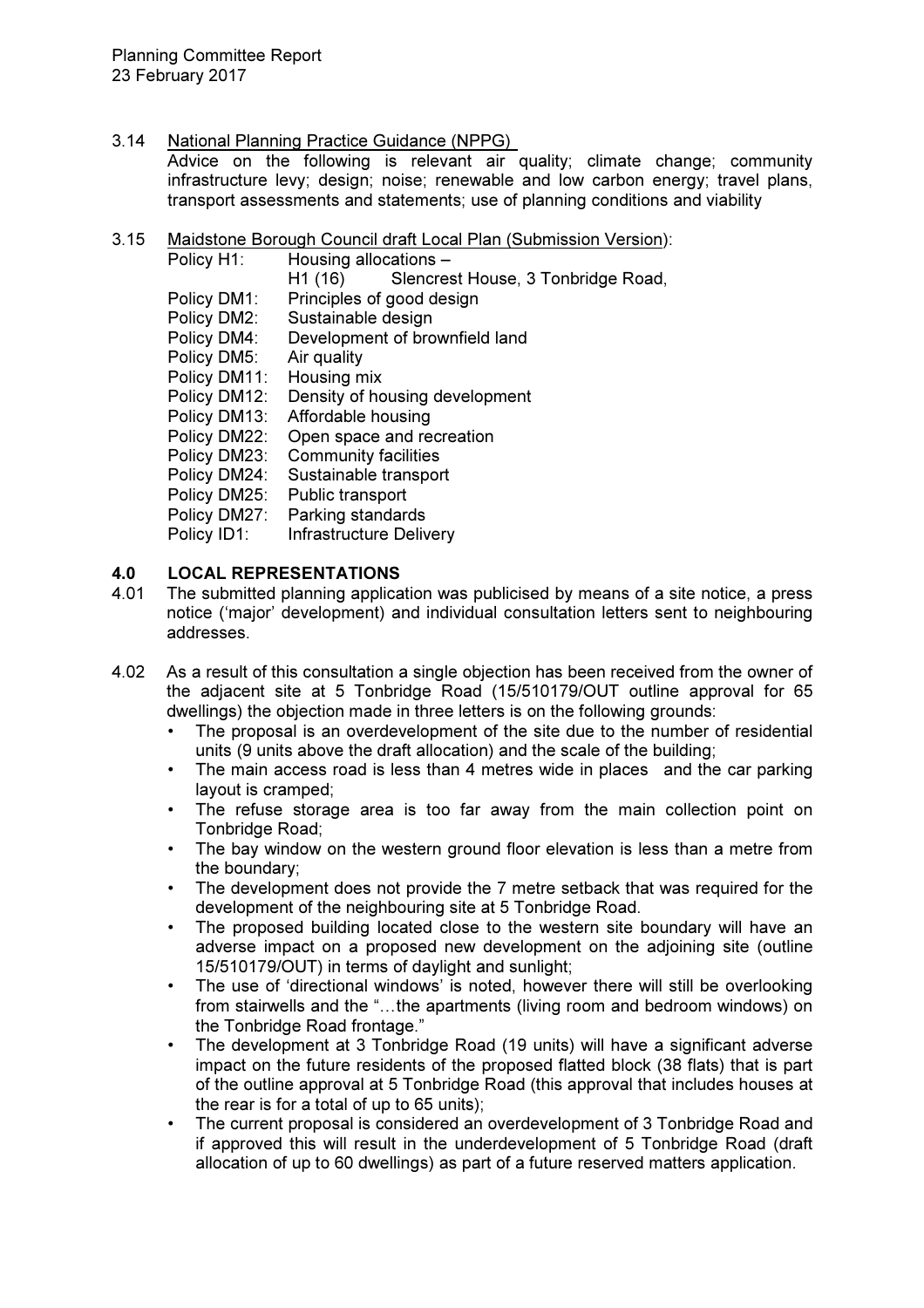• A daylight and sunlight has not been carried out for this development and this is required to fully assess impact.

# 5.0 CONSULTATION

Kent County Council Community Services

- 5.01 No objection subject to planning obligations to mitigate the additional pressure on local services.
- 5.02 The County Council has assessed the potential impact of this proposal on the delivery of its community services. The County Council is of the opinion that the development will place additional demand on the delivery of its services and this will require mitigation either through the direct provision of infrastructure or the payment of an appropriate financial contribution. Potential obligations have been considered against the Community Infrastructure Levy (CIL) Regulations part 122 and 123.
	- Primary Education
- 5.03 Whilst Kent County Council Education Authority can demonstrate a forecast lack of provision which will require school expansions, due to the Government pooling restrictions the County Council can now not collect primary contributions from every development, only those creating the largest amount of demand.
	- Secondary School Provision
- 5.04 Whilst Kent County Council Education Authority can demonstrate a forecast lack of provision which will require school expansions, due to the Government pooling restrictions the County Council can now not collect secondary contributions from every development, only those creating the largest amount of demand.
	- **Libraries**
- 5.05 KCC are the statutory library authority. The library authority's statutory duty in the Public Libraries and Museums Act 1964 is to provide 'a comprehensive and efficient service'. The Local Government Act 1972 also requires KCC to take proper care of its libraries and archives. Bookstock in Maidstone Borough at 1119 items per 1000 population is below the County average of 1134 and both the England and total UK figures of 1399 and 1492 respectively.
- 5.06 To mitigate the impact of this development, the County Council will need to provide additional library books to meet the additional demand to borrow library books which will be generated by the people residing in these Dwellings. The County Council therefore requests £48.02 per household (Appendix 1) to address the direct impact of this development, and the additional stock will be made available locally as and when the monies are received.
	- Superfast Fibre Optic Broadband
- 5.07 A planning condition is recommended that seeks the installation of fixed telecommunication infrastructure and High Speed Fibre Optic (minimal internal speed of 100mb) connections to multi point destinations.

#### NHS (West Kent Clinical Commissioning Group)

5.08 No objection subject to a planning obligation to mitigate the additional pressure on local services.

Kent County Council Local Highway Authority

5.09 No objection subject to conditions relating to submission and approval of construction phase arrangements (including construction management plan relating to loading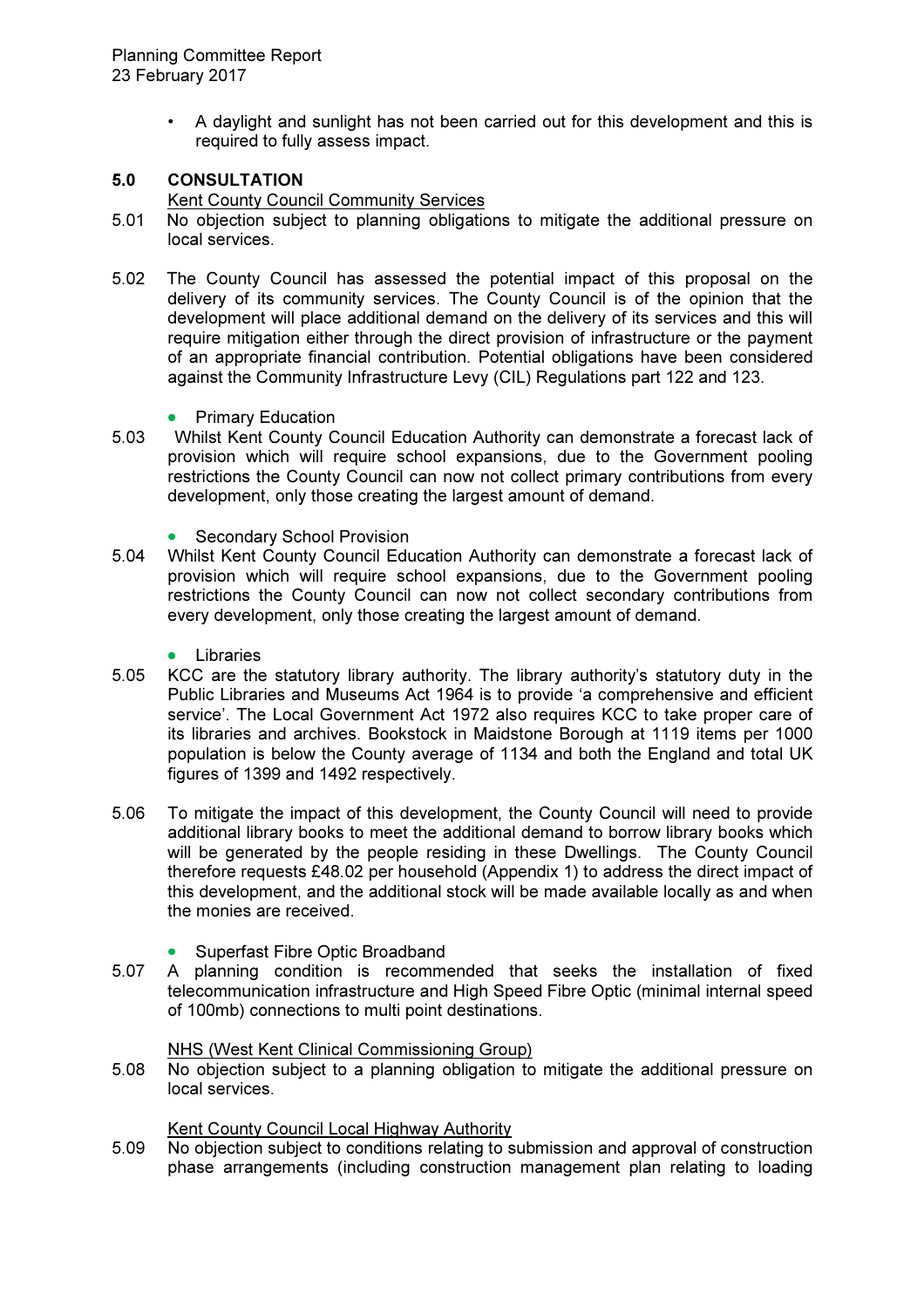and unloading, parking, discharge of water on to the highway and wheel washing) and provision and retention of facilities for the completed development (car parking, cycle parking, servicing and turning areas) and an informative providing advice on separate highways approvals.

**KCC Archaeology**<br>5.10 No objection subje No objection subject to a planning condition attached to any approval securing the implementation of field evaluations works in accordance with a specification and written timetable and any safeguarding measures to ensure preservation in situ of important archaeological remains and/or further archaeological investigation and recording in accordance with a specification and timetable.

## Maidstone Borough Council Environmental Health

5.11 No objection subject to planning conditions and informatives relating to a contaminated land watching brief, implementation of the recommendations of the noise exposure assessment, hours of working, details of any proposed air conditioning/ventilation equipment, an air quality assessment and mitigation, promotion of sustainable travel options, control of noise and asbestos and storage of oils and chemicals.

## Maidstone Borough Council Landscape Officer

5.12 No objection subject to planning conditions attached to any approval requiring the submission of details of detailed landscape proposals (including implementation details, a long term management plan and new planting on the Tonbridge Road frontage).

# Maidstone Borough Council Housing Services

- 5.13 The original viability appraisal indicated that providing any affordable units would not be possible but this contradicted the fact that MHS were looking to do 11 shared ownership units on the site (52% of the total) but no affordable rent provision.
- 5.14 Housing Services would struggle to support such a scheme as the need for 1 and 2 bed affordable rented properties in the town centre remains high and a scheme providing no affordable rented units would go against the Councils adopted and emerging policies.
- 5.15 The current adopted policy is for 40% of the units to be for affordable housing with a 60/40% split between affordable rent / shared ownership tenure. This would equate to a scheme of 8 units with 5 for affordable rent and 3 for shared ownership. Therefore, we would ideally be looking at this site providing a minimum of 5 affordable units.

#### UK Power Networks

5.16 No objection

# Crime Prevention Design Advisor

5.17 The applicant is advised to contact the Crime Prevention Design Advisor to discuss measures to that can be incorporated within the development to minimise the risk of crime.

#### Scotia Gas Networks

5.18 No objection. The applicant is advised to contact Scotia Gas Networks before carrying out any works in the vicinity of the Scotia Gas Network.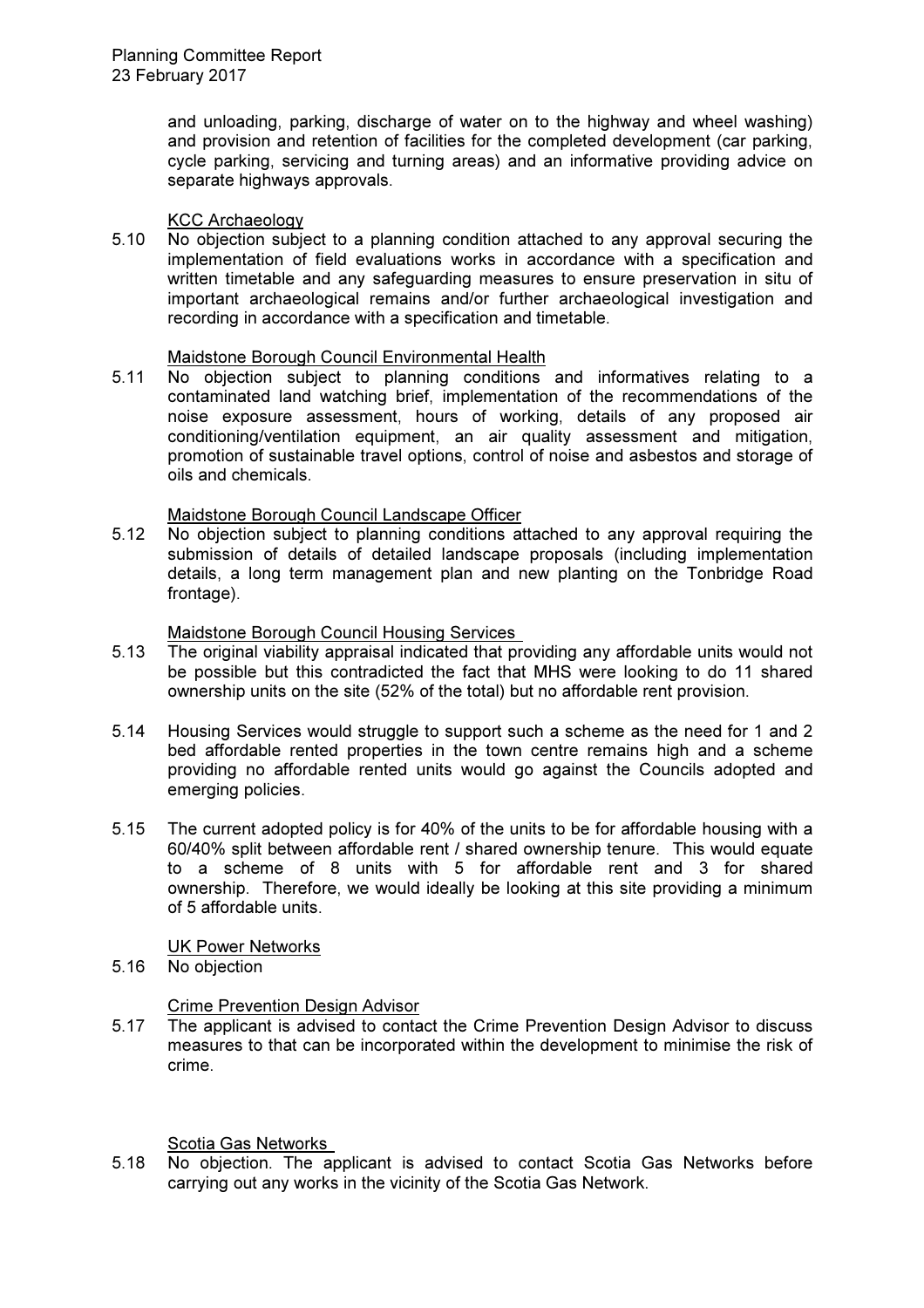## Southern Water

5.19 No objection subject to planning conditions and informatives attached to any planning approval requiring details of a sustainable urban drainage system to be submitted (including long term management), details of the proposed means of foul and surface water sewerage disposal and highlighting the requirement for a formal application to connect to the public sewerage system; that detailed design of the proposed drainage system should take into account the possibility of surcharging within the public sewerage system in order to protect the development from potential flooding and for the applicant to contact Southern Water to discuss the location of new trees and soakaways and protection of existing infrastructure.

# 6.0 BACKGROUND PAPERS AND PLANS

- 6.01 The development proposals are shown on drawing numbers 15-671-001 (Location plan); 15-671-002B (Site Plan) rec 06.02.2017; 15-671-010B (Ground floor plan) rec 16.12.2016; 15-671-011B (First floor plan) rec 16.12.2016; 15-671-012B (Second floor plan) rec 16.12.2016; 15-671-013B (Third floor plan) rec 16.12.2016; 15-671-015 (Rear and side elevations) rec 06.02.2017; 15-671-016 (East elevation) rec 06.02.2017; 15-671-018A (Sections) rec 06.02.2017 and 15-671-019 Section 2 rec 06.02.2017.
- 6.02 The application is supported by a Transport Assessment (Journey Transport Planning); Visual impact assessment; Design and Access Statement; Noise Exposure Assessment by Clement Acoustics ref 11182-NEA-02

# 7.0 APPRAISAL

7.01 The main planning considerations include assessing the loss of the existing building and commercial use, the design and appearance of the proposed building; assessing the potential impact of the proposed building on the amenities of neighbouring occupiers including loss of daylight, sunlight, outlook and privacy, assessing the standard of the proposed residential accommodation and assessing the potential impact on the local highway network.

Loss of the existing employment use and existing building on the application site.

- 7.02 Policy ED2 of the adopted Local Plan recommends the retention of Class B1 (office) uses on sites located on the south side of Tonbridge Road (xxiii) that include the application site. Policy ED2 advises "Planning permission will not be granted to redevelop or use vacant business... sites or premises for non-employment purposes unless the retention of the site or premises for employment use has been explored fully without success".
- 7.03 Policy ED2 applies to land to the west of Maidstone West Railway Station including 1 to 5 Tonbridge Road and the former Maidstone BC Council Offices at 13 Tonbridge Road). Since the adoption of the Local Plan in 2000 the site at 13 Tonbridge Road has been redeveloped to provide a health use (Use Class D1 - Vine Medical Centre) fronting Tonbridge Road and 10 dwellings to the south of the site (11/1078). In August 2016 members gave outline approval for the redevelopment of the site at 5 Tonbridge Road that currently provide commercial uses to provide residential accommodation (15/510179/OUT).
- 7.04 Although it has been vacant for some time, the existing building on the application site previously provided an office use which was linked to the adjoining semi-detached Victorian property. This adjoining building is not on the application site and is now in separate ownership. This adjoining property benefits from an extant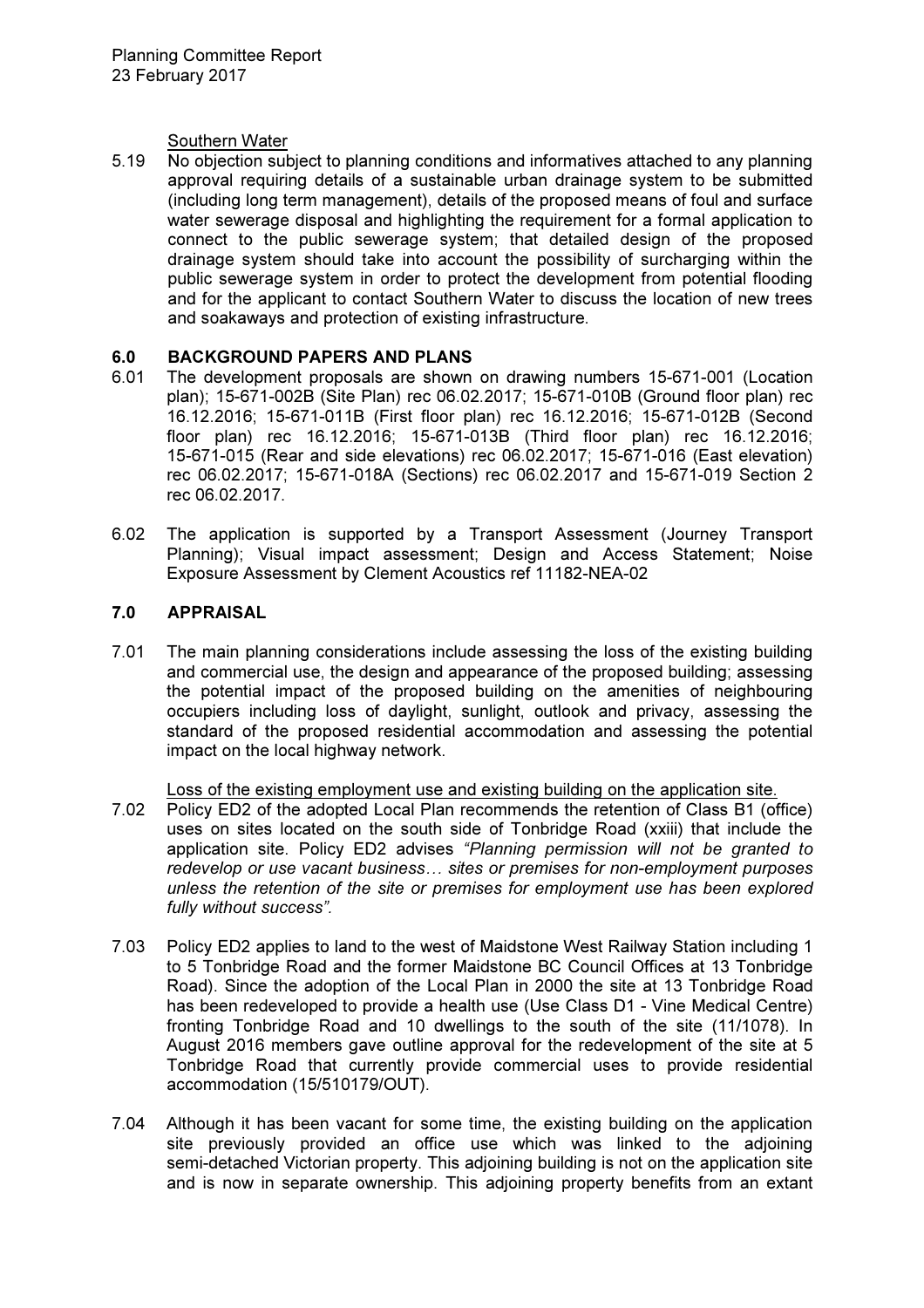permission for the conversion of the office floor space to residential (9 flats) through the prior approval system (16/501842/PNOCLA).

- 7.05 After considering the limited matters that legislation allows to be assessed (transport and highways impacts; contamination risks; flooding risks and impact of noise from commercial premises on the intended occupiers of the development) prior approval was given on the 10 February 2017 for the conversion of the office floor space to provide 7 residential units (16/508704/PNOCLA).
- 7.06 It is highlighted that the loss of the existing building at 3 Tonbridge Road and the office land use has also been considered and accepted as part of the emerging local plan process. As a result the application site and the adjoining land at 5 Tonbridge Road are both allocated sites for housing within the draft Local Plan (Submission version) that was considered at the recent examination in public.
- 7.07 The existing building on the application site constructed of red brick and a tiled roof is considered to be of no particular architectural merit or historical significance. There is no objection raised to the loss of the existing building with the current application providing an opportunity to replace 'poor design with better design' (NPPF para 9).
- 7.08 The NPPF core principles set out that the development of brownfield land should be encouraged; with the guidance encouraging the "...effective use of land by reusing land that has been previously development (brownfield land), provided that it is not of high environmental value". Policy DM4 of the emerging Local Plan states that "Proposals for development on previously developed land (brownfield land) in Maidstone urban area...that make effective and efficient use of land and which meet the following criteria will be permitted: The site is not of high environmental value; ...and the density of new housing proposals reflects the character and appearance of individual localities....".
- 7.09 In conclusion the protection sought by policy ED2 of the adopted plan has been significantly undermined in this town centre location by changes in demand, expectations and legislation changes with the introduction of the prior approval system. The prevailing character of the application site and its surroundings have significantly altered since the local plan was adopted in 2000.
- 7.10 The emerging Local Plan having been through the examination in public now carries significant weight in decision making. The council's future aspirations for the application site (and 5 and 6 Tonbridge Road) are set out in the specific site allocations within the emerging Local Plan. The application site is on brownfield land; it is not of high environmental value and is in a sustainable location. The allocation for housing on the application site and the background set out above represent a significant material consideration that justifies the loss of this vacant office building and a departure from policy ED2 of the Local Plan.

#### Design, layout, appearance and density

- 7.11 Policy DM 1 of the emerging plan states that proposals which would create high quality design will be permitted. Proposals should respond positively to and where possible enhance the character of the area. Particular regard will be paid to scale, height, materials, detailing, mass, bulk, articulation, and site coverage - incorporating a high quality modern design approach.
- 7.12 The housing site allocation H1(16) in the emerging plan states that the council will seek the following: The brick Victorian building at 3 Tonbridge Road will be retained to maintain its relationship with no 1 Tonbridge Road and to preserve the street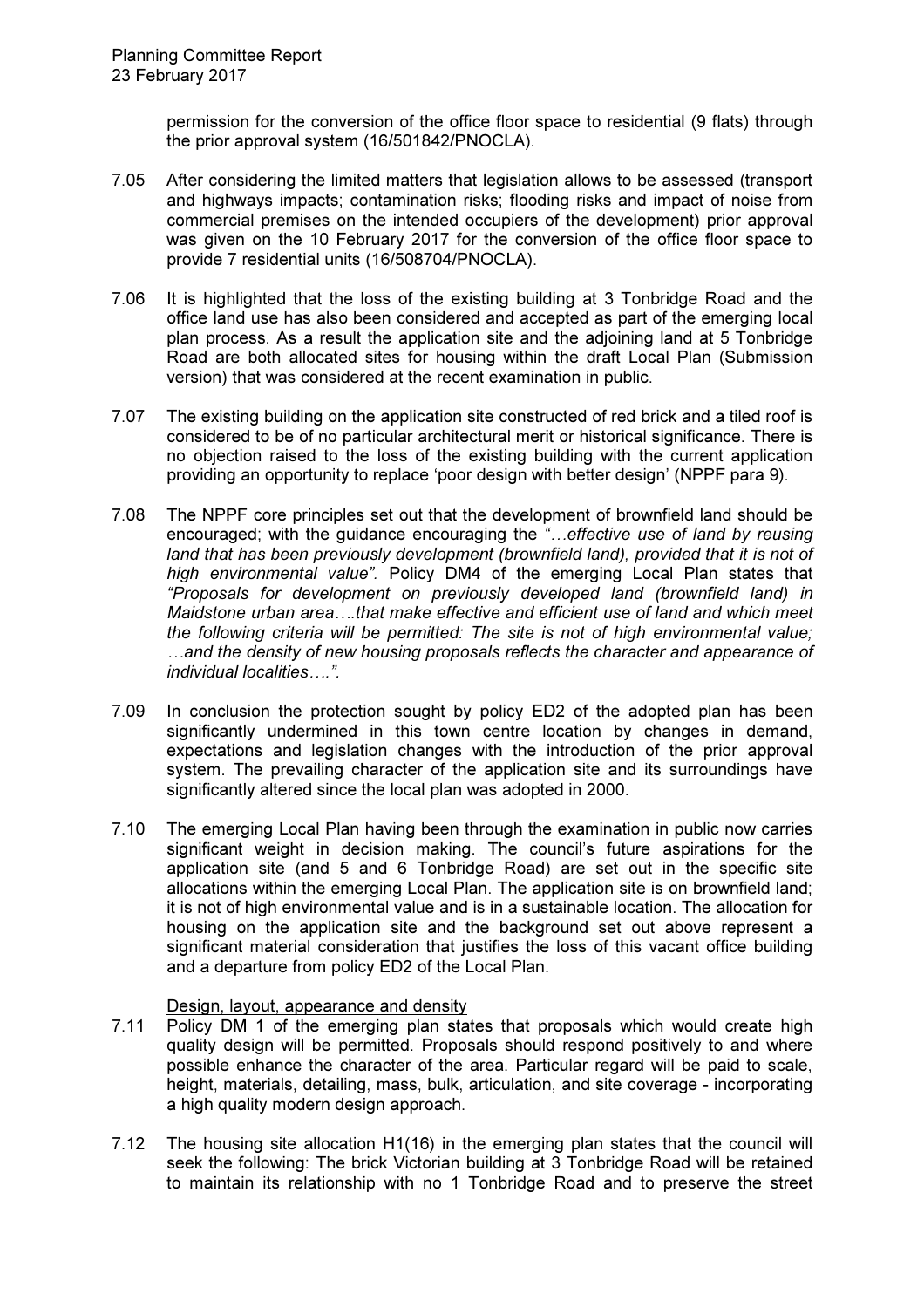scene. The design of any development will reflect the exposed location of the site on the slopes of the Medway Valley in a prominent position overlooking the town centre and will be subject to the results and recommendations of a visual impact assessment that addresses the potential impact of any development from College Road and the All Saints area including the Lockmeadow footbridge. The eastern/south eastern elevation shall be well articulated given the exposed location of the site. Development proposals will be of a high standard of design and sustainability incorporating the use of vernacular materials. A high density scheme will be developed reflecting that the site is in a town centre location. As set out below it is considered that the development is in accordance with the merging plan.

- 7.13 In line with the draft allocation in the emerging local plan for the application site and the adjacent site at 5 Tonbridge Road both land owners have been encouraged by officers to collaborate with ideally one development proposal coming forward for both 3 and 5 Tonbridge Road. The suggestion of a single access road to access both developments has also been explored. Unfortunately this collaboration has not been possible and the council is required to consider the current application on individual merits.
- 7.14 The character and appearance of Tonbridge Road varies significantly as you travel away from the town centre and Maidstone West Railway Station. Recent development such as the Vine Medical Centre has changed the character of the area and planned development and the housing allocations are likely to change this character further. Development in the immediate vicinity of the site is between 2-4 storeys on the frontage, with higher 6 storey development further eastwards towards the town centre at Broadway Heights.
- 7.15 The design and appearance of the proposed building has been guided by advice provided as part of the earlier withdrawn planning application, including consideration of the earlier proposal by the council's design surgery. The housing allocation in the emerging plan includes, and seeks the retention of the adjacent semi-detached Victorian property and this has been achieved. The proposed removal of the existing link at first floor will improve the appearance of this retained building located outside the current application site. At the front of the site the proposed building will have a similar bulk and scale to the existing building on the site.
- 7.16 The front block of the revised proposal includes references to the adjacent Victorian property; including the two bays to the front elevation and the proposed fenestration design and proportions. In relation to building scale, whilst there are taller existing and proposed buildings (potentially a 6 storey building at 5 Tonbridge Road) in the locality, the building proposed has sought to reflect the roof eaves and ridge height of the adjacent retained Victorian building.
- 7.17 There are a variety of different building facing materials in the local area including red brick (Vaughan Chambers) stone cladding (6 Tonbridge Road), red brick and render (8 Tonbridge Road) and buff brick (1 Tonbridge Road). The new building will be constructed with a buff facing brick, with vertical cladding at third floor level. At the rear of the building the ground floor and the front staircase core will be in a blue/grey facing brick, with the other two staircase cores in vertical cladding to match the third floor. This choice of facing materials is considered appropriate in this location, reflecting the modern design approach and in accordance with the housing allocation.
- 7.18 Following the views expressed by members during the consideration of the outline proposal for the adjacent site at 5 Tonbridge Road, the main front elevation of the revised proposal has been set back by 7 metres from the front Tonbridge Road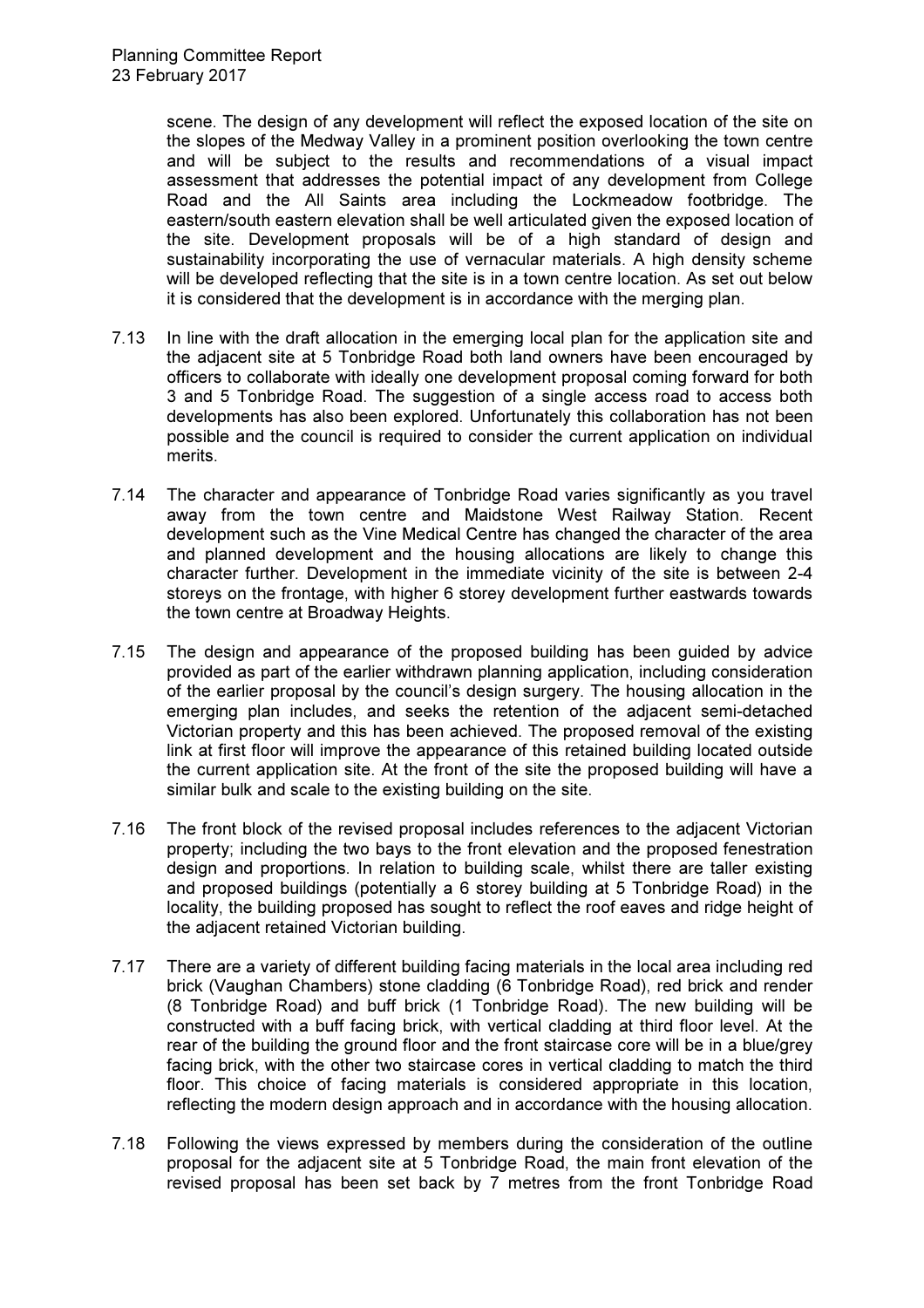boundary. The two bays to the front elevation are set back 5 metres from the front boundary (as highlighted in the consultation response from the owner of 5 Tonbridge Road). This layout is considered acceptable in terms of the site context providing a step forward to the adjacent semi-detached Victorian property that is set back 3.5 metres from the Tonbridge Road pavement.

- 7.19 The design of the proposed development has considered the exposed location of the application site on the slopes of the Medway Valley in this prominent position overlooking the town centre (plan allocation point 2). In support of the planning application context photographs have been provided from the B&Q car park in Hart Street and three locations on the opposite side of the Medway Valley in College Road. The proposed building, that is the same height as the adjacent building steps down (from four storey to three storey) at the rear of the site, will be seen in the context of taller buildings on higher land to the north. The design, scale and appearance of the building is considered acceptable in these views.
- 7.20 The footprint and extent of the proposed building reflects the linear shape of the application site. The proposed design has provided interest and rhythm to the side and rear elevations of the building (east, west and south) through fenestration, the balconies, different facing materials and the three staircase cores. It is considered that the building meets the aspirations set out in the draft housing allocation (point 3).
- 7.21 Policy DM 12 of the emerging plan advises that all new housing will be developed at a density that is consistent with achieving good design and does not compromise the distinctive character of the area. Subject to this overriding consideration, within and close to the town centre new residential development will be expected to achieve net densities of between 45 and 170 dwellings per hectare. The draft housing seeks 'a high density scheme' that reflects this town centre location specifying a "... development of approximately 10 dwellings at an average density of 67 dwellings per hectare".
- 7.22 The application site covers an area of 0.12 hectares with the proposal providing 19 residential dwellings which amounts to a residential density of 158 dwellings per hectare.
- 7.23 It is accepted that the proposed residential density is higher than the precise density figure specified in the draft housing allocation; however it is in line with the aspiration for a high density development within the allocation, and is within the density range set out in policy DM12. Maidstone West Railway Station entrance is 60 metres from the application site and with the other facilities available in this town centre location, the site is in a highly sustainable location and the proposed density is considered acceptable in this context.
- 7.24 The density of the proposal has been raised in the objection received from the owner of the adjacent site. The objection states that the 'overdevelopment, of the application site will lead to an 'underdevelopment' of the site at 5 Tonbridge Road. The draft allocation of the adjacent site at 5 Tonbridge Road in the emerging plan is for up to 60 dwellings. The original outline application for this adjacent site sought 83 dwellings; however this was reduced following negotiation to up to 65 dwellings (5 units above the draft allocation).
- 7.25 As advised in the officer's committee report, the submitted indicative plans for 5 Tonbridge Road show a flatted block at the front of the neighbouring site which is 6 storeys high and provides 41 flats. Whilst it is highlighted that the current application site is narrower, by comparison the currently proposed building is four storeys and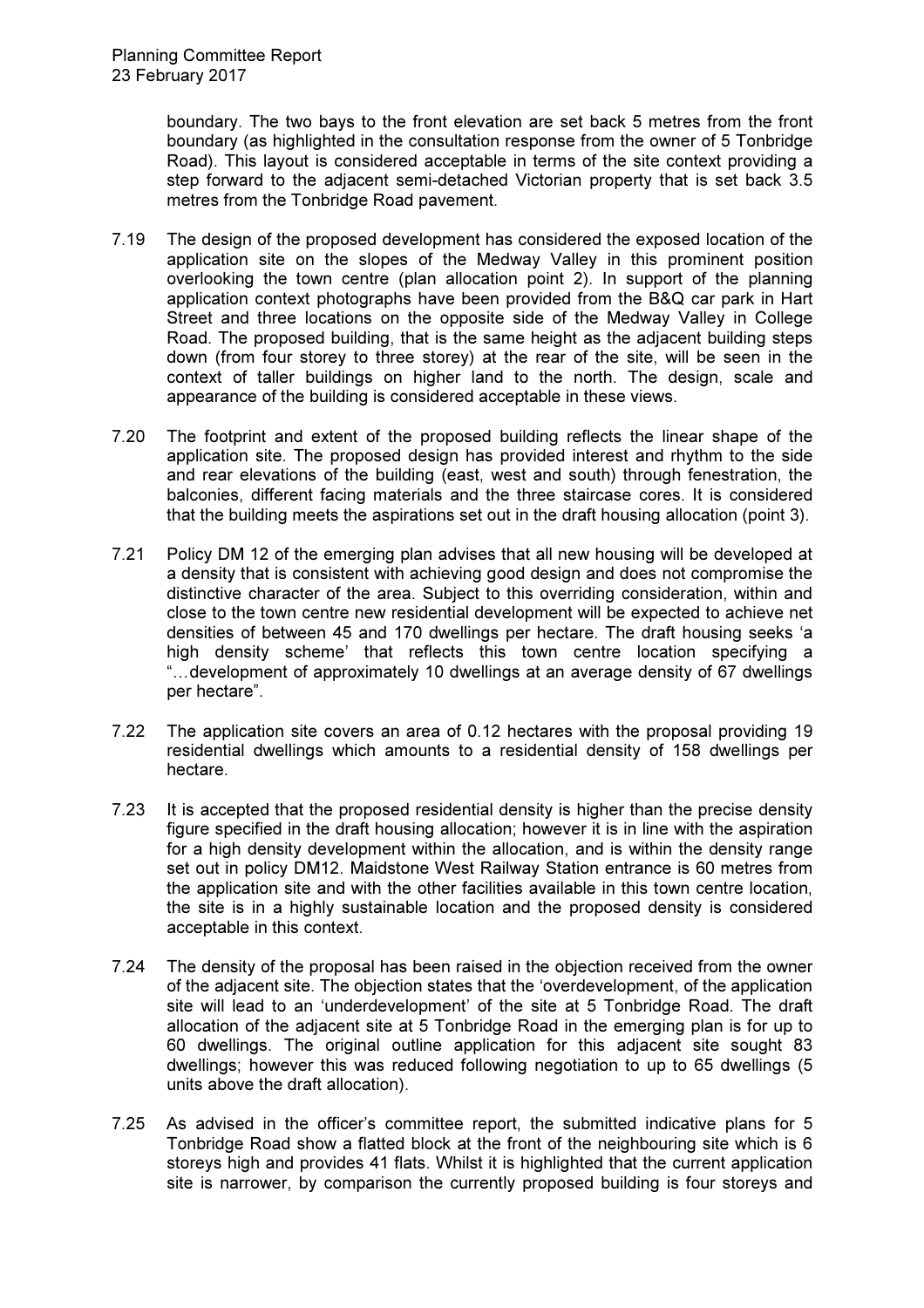provides 19 flats. It is considered that both proposed buildings are compatible in terms of design and appearance and as discussed can provide a good standard of accommodation.

7.26 It is not considered that the proposed development represents an overdevelopment of the application site and the following sections of the site consider other relevant matters such as daylight, sunlight and privacy.

Impact of the proposed building on the amenities of neighbouring occupiers

- 7.27 Policy DM1 advises that development should respect the amenities of occupiers of neighbouring properties and uses by ensuring that development does not result in excessive noise, activity or vehicular movements, overlooking or visual intrusion. The policy states that the built form would not result in an unacceptable loss of privacy or light enjoyed by the occupiers of nearby properties. The core principles set out in the NPPF state that planning should 'always seek to secure high quality design and a good standard of amenity for all existing and future occupants of land and buildings.'
- 7.28 The semi-detached building to the east of the site (also 3 Tonbridge Road) is currently vacant office floor space but it benefits from prior approval to convert to residential (16/501842/PNOCLA). With the south facing orientation of the rear elevation and the separation distance of 4 metres increasing to 5 metres towards the rear it is considered that the new building is acceptable in relation to the impact on sunlight and daylight provision to this building.
- 7.29 At the rear of this neighbouring property is a small external area at ground level which is 2 metres below ground level on the application site. The immediately adjacent windows on the proposed building serve a staircase core and with the retaining wall and the separation from the boundary the proposed building is considered acceptable in relation to privacy and overlooking.
- 7.30 The land to the west of the application site at 5 Tonbridge Road is currently occupied by a mixture of commercial uses, including a fireplace shop and offices on the Tonbridge Road frontage. A rear vehicular access to the rear currently runs along the boundary with the application site. This neighbouring site is on higher ground reflecting the general change in ground level when travelling west away from the town centre.
- 7.31 Outline permission has been approved for the redevelopment of this neighbouring site (15/510179/OUT committee resolution in August 2016) with redevelopment with up to 65 dwellings and associated vehicular and pedestrian access, car and cycle parking, street and external lighting, main services, bin stores and other ancillary development. The lower ground floor (level 1) of the neighbouring building is likely to provide servicing and access functions with habitable room windows (single aspect units) and balconies provided at levels 2-6 (ground to fourth floor) facing towards the current application site.
- 7.32 A distance of 8 metres currently separates the side elevation of the building on the application site (that benefits from prior approval to convert to residential) from the side elevation of the existing commercial building on the neighbouring site at 5 Tonbridge Road. A distance of between 10 and 12.6 metres will separate the two proposed new buildings. The two proposed and opposing side elevations look over a new street formed by a two lane, vehicular access road on the site at 5 Tonbridge Road. As part of the current application, the design of the building provides dual aspect residential units. This layout has allowed the majority of main habitable room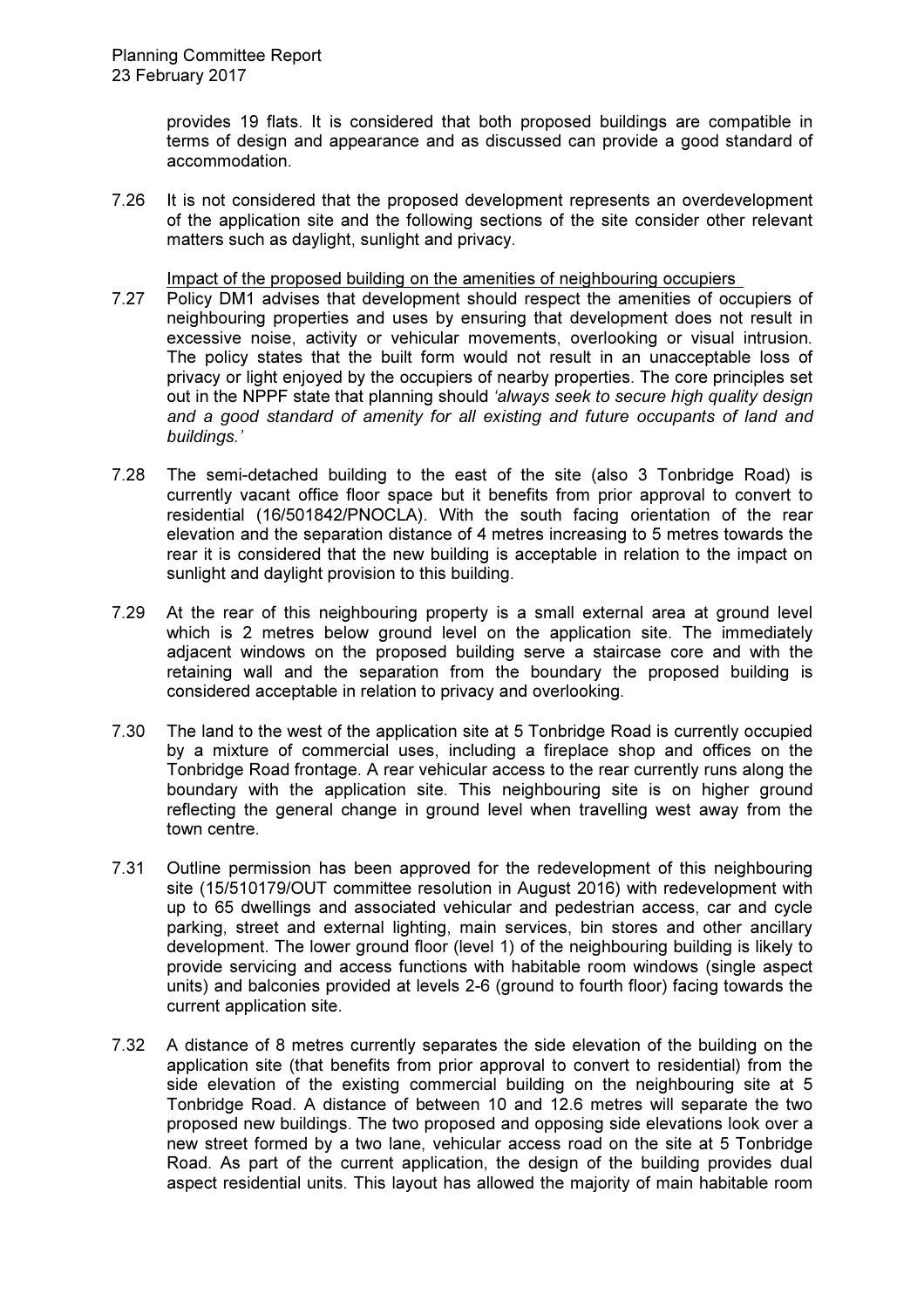windows to be located on the east and south building elevations facing away from 5 Tonbridge Road.

- 7.33 The design of the west elevation currently proposed has considered the building proposed as part of the outline approval and the subsequent request for pre application advice. The majority of windows on the elevation facing 5 Tonbridge Road are to non-habitable floor space and will be fitted with obscured glass. A planning condition is recommended to ensure that these non-habitable room windows, the staircase windows and the secondary bedroom windows in units 18 and 19 on this west elevation are fitted with obscured glass.
- 7.34 Where main bedroom windows are proposed (9 flats) on the rear section of this west elevation, the building has been designed with angled directional windows. These windows will continue to provide outlook for future occupants but will also restrict views to a 45 degree angle and as a result restrict any overlooking of the adjacent building.
- 7.35 The consultation response from the neighbouring land owner has highlighted the bay windows linked to the units at the front of the site and to the west facing elevation (units 1, 3, 6 and 9). These windows to bedrooms and secondary living room windows look towards bedrooms and balconies on the proposed neighbouring building. With the separation distance and the semi-public nature of the road between the buildings this relationship is considered acceptable.
- 7.36 The objection from the neighbouring land owner has stated that a full BRE sunlight and daylight assessment should have been submitted with the current application. A full BRE daylight and sunlight was not necessary as part of the current planning application. This assessment was based on the commercial land uses present on adjoining sites.
- 7.37 Outline approval has been given with all matters reserved for the development of 5 Tonbridge Road. Using the indicative outline plans and draft detailed plans supplied by the adjoining landowner (and whilst less detailed than a full BRE assessment) the applicant has assessed the potential impact of the currently proposed development on sunlight and daylight. This assessment has considered the layout of the proposed building on the adjoining site including non-habitable servicing areas at lower ground floor level and two units on the relevant side of the building at ground floor level. This shows the relationship will be acceptable having regard to daylight and sunlight matters. Overall it is considered that the relationship between the buildings is acceptable and there would be acceptable amenity for occupants of both developments.
- 7.38 In summary it is considered that the proposed development with suitable planning conditions will respect the amenities of occupiers of existing neighbouring buildings and occupiers of the building proposed as part of the outline approval. The development will not result in excessive noise, activity or vehicular movements, overlooking or visual intrusion, and will not result in an unacceptable loss of privacy or light enjoyed by current or future occupiers of nearby buildings and land.

# Standard of accommodation

7.39 Policy DM1 advises that development should provide adequate residential amenities for future occupiers by ensuring that development does not result in excessive noise, air pollution, activity or vehicular movements, overlooking or visual intrusion. The proposed layout of the development provides as a minimum dual aspect units and a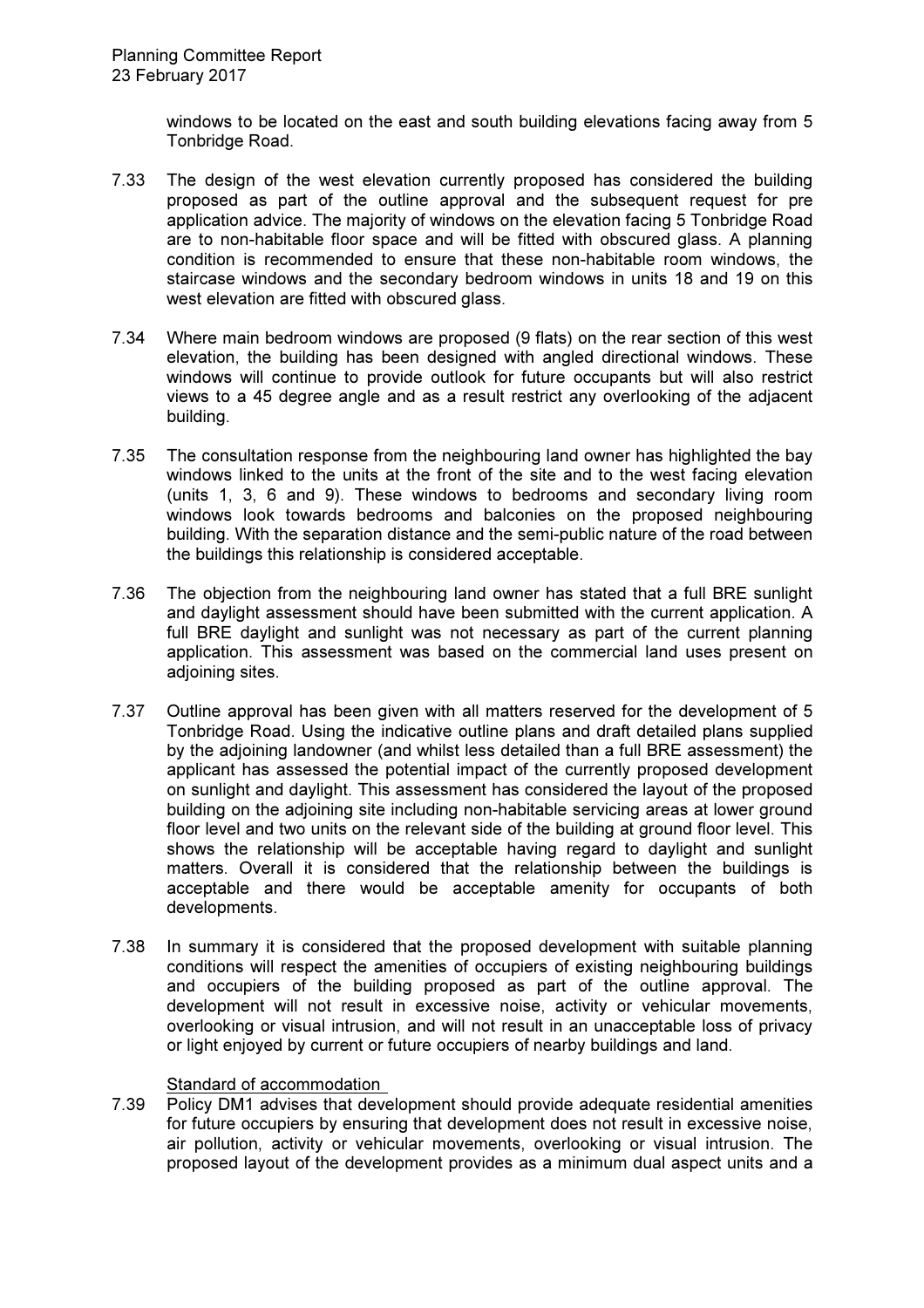good standard of residential accommodation overall with adequate daylight, sunlight and privacy provision to all of the proposed flats.

### Air quality

- 7.40 Paragraph 124 of the NPPF states 'Planning decisions should ensure that any new development in Air Quality Management Areas is consistent with the local air quality action plan.' Policy DM5 of the emerging local plan sets out that 'Proposals located close to identified air quality exceedance areas as defined through the Local Air Quality management process will require a full Air Quality Impact Assessment in line with national and local guidance' The housing site allocation H1 (16) in the emerging plan states that the council will seek appropriate air quality mitigation measures to be agreed with the council will be implemented as part of the development.
- 7.41 The application site is within an Air Quality Management Area (AQMA) that covers the whole of Maidstone town centre. This area that has been identified as having poor air quality due to the nature of road networks and traffic movements.
- 7.42 The environmental health team have considered the application in relation to the potential impact on air quality and not raised any objection subject to a number of planning conditions. These conditions require an air quality assessment to be carried out along with measures to secure air quality emissions reductions. The air quality assessment should address the possible "canyon" effects on air pollution, particularly in conjunction with the steep gradient of the hill and the gyratory one way system. Further planning conditions should require the preparation of a Travel Plan and the installation of electric vehicle charging points on the site to promote sustainable travel options.

## Noise

- 7.43 Paragraph 123 of the NPPF sets out 'Planning policies and decisions should aim to avoid noise from giving rise to significant adverse impacts on health and quality of life as a result of new development; mitigate and reduce to a minimum other adverse impacts on health and quality of life arising from noise from new development, including through conditions; recognise that development will often create some  $noise...$ " The housing site allocation H1 (16) in the emerging plan states that the development will be subject to a noise survey to determine any necessary attenuation measures in respect of its town centre location and the adjacent railway.
- 7.44 The location of the development on a busy road and the proximity of the railway line both have the potential to cause nuisance to future occupiers. A noise exposure assessment by Clement Acoustics ref 11182-NEA-02 (dated May 2016) was submitted in support of the planning application. A planning condition is recommended to secure all of the mitigation that is outlined in this report. In order to protect future residents of the apartment blocks from internally generated noise, an informative is recommended highlighting approved document E of the Building Regulations 2010.
- 7.45 Informatives are recommended that seek to minimise disturbance to adjoining buildings during the demolition and construction phase. An informative is recommended to highlight the need to comply with separate legislation covering the surveying and removal of any asbestos that is found by a licensed contractor.

#### Flooding and drainage

7.46 The site is not in a location recorded by the Environment Agency as being prone to fluvial flooding, and no objection is raised on the grounds of fluvial flood risk. In relation to surface water flooding pre-commencement conditions are recommended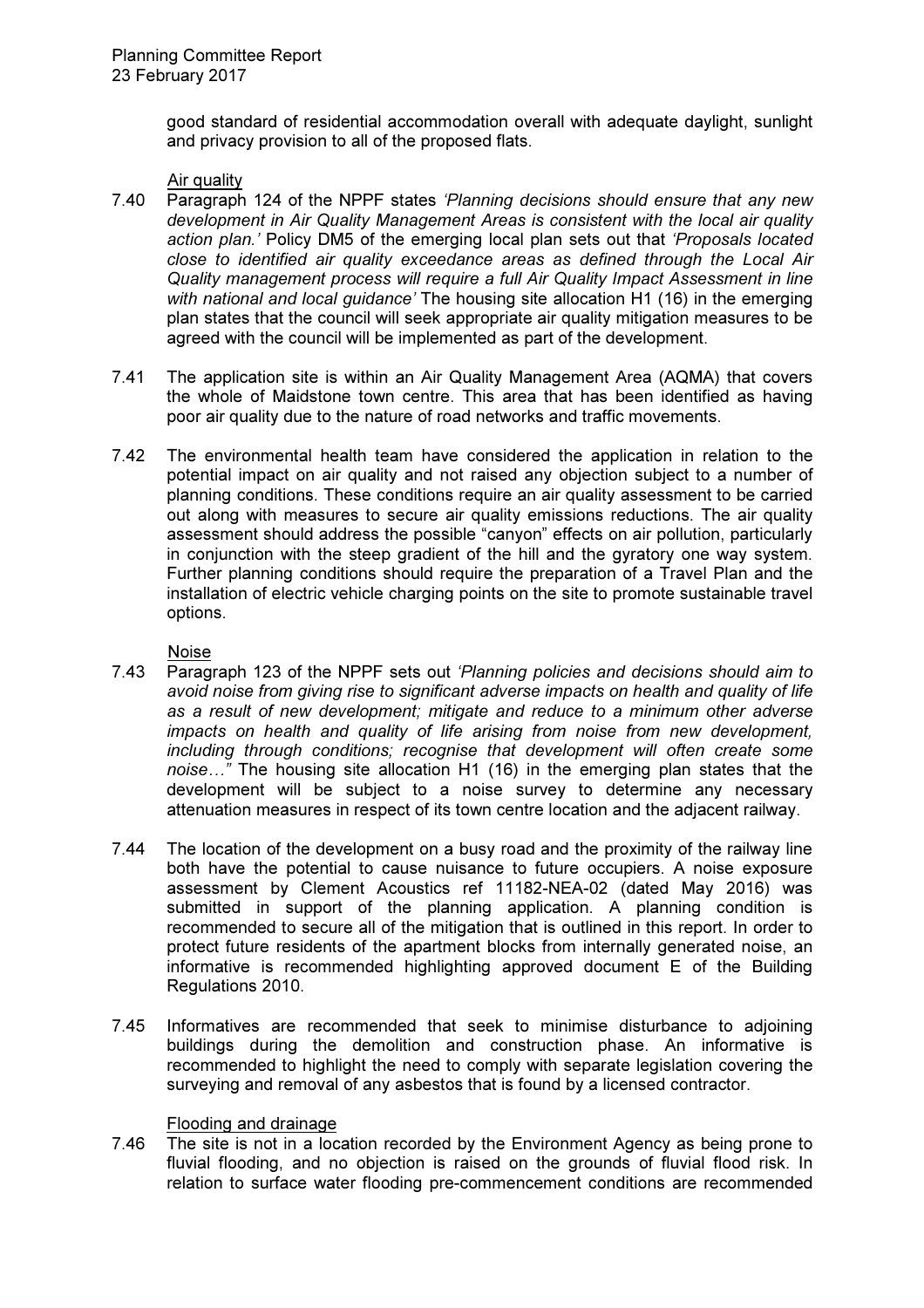seeking the submission of details of a sustainable surface water drainage scheme, and implementation of the approved details.

- 7.47 Southern Water raise no objection subject to planning conditions and informatives attached to any planning approval. The conditions requiring details of a sustainable urban drainage system to be submitted (including long term management) for approval. Details of the proposed means of foul and surface water sewerage disposal would also be required.
- 7.48 Informatives are recommended highlighting the requirement for a formal application to connect to the public sewerage system; and that detailed design of the proposed drainage system should take into account the possibility of surcharging within the public sewerage system. The applicant is advised to contact Southern Water to discuss the location of new trees and soakaways and the protection of existing infrastructure.

# Ground contamination

7.49 The housing site allocation H1 (16) in the emerging plan states that development will be subject to the results and recommendations of a land contamination survey. Whilst the application site land is not known to be contaminated, there may be contamination present due to the previous commercial land use and ground works could disturb any contamination that is present. In these circumstances the environmental health team recommend a planning condition, be attached to any planning permission that will require a contaminated land watching brief.

Impact on the local highway network including traffic and parking.

- 7.50 The application site is in a sustainable location. The site is in close proximity to Maidstone West Train station, with a footpath link along Tonbridge Road. The town centre is within walking distance and other everyday services (including a doctors, schools and parks) are all within a short distance of the site. Bus stops are located along Tonbridge Road and these provide access to the town centre, local hospital, and other nearby towns. In order to promote sustainable transport choices planning conditions are recommended seeking various measures including a travel plan and electric vehicle charging points
- 7.51 The proposal will utilise the existing vehicular access in to Tonbridge Road with the function of this access improved by the proposed increase in the set back of the building. The application satisfactorily demonstrates that safe access can be provided onto Tonbridge Road. A planning condition is recommended to confirm the position of the electronically operated gates; with the pedestrian footfall these gates require a set back of at least 7 metres from the edge of the carriageway. The proposed access to and within the site has been considered by the local highways authority and no objection has been raised.
- 7.52 A Transport Assessment has been submitted in support of the planning application. After assessment of the application the highways officer has concluded that trip generation resulting from the proposal would not result in a severe impact in the context of the NPPF.
- 7.53 The site currently has car parking to the rear and previously operated as a solicitors office. The proposal includes car parking (18 spaces) which is appropriate for this central location where other forms of transport are readily available. The proposal also includes 19 cycle parking spaces in an appropriate location on the site. The proposed car parking provision and layout has been considered by the local highways authority and no objection has been raised.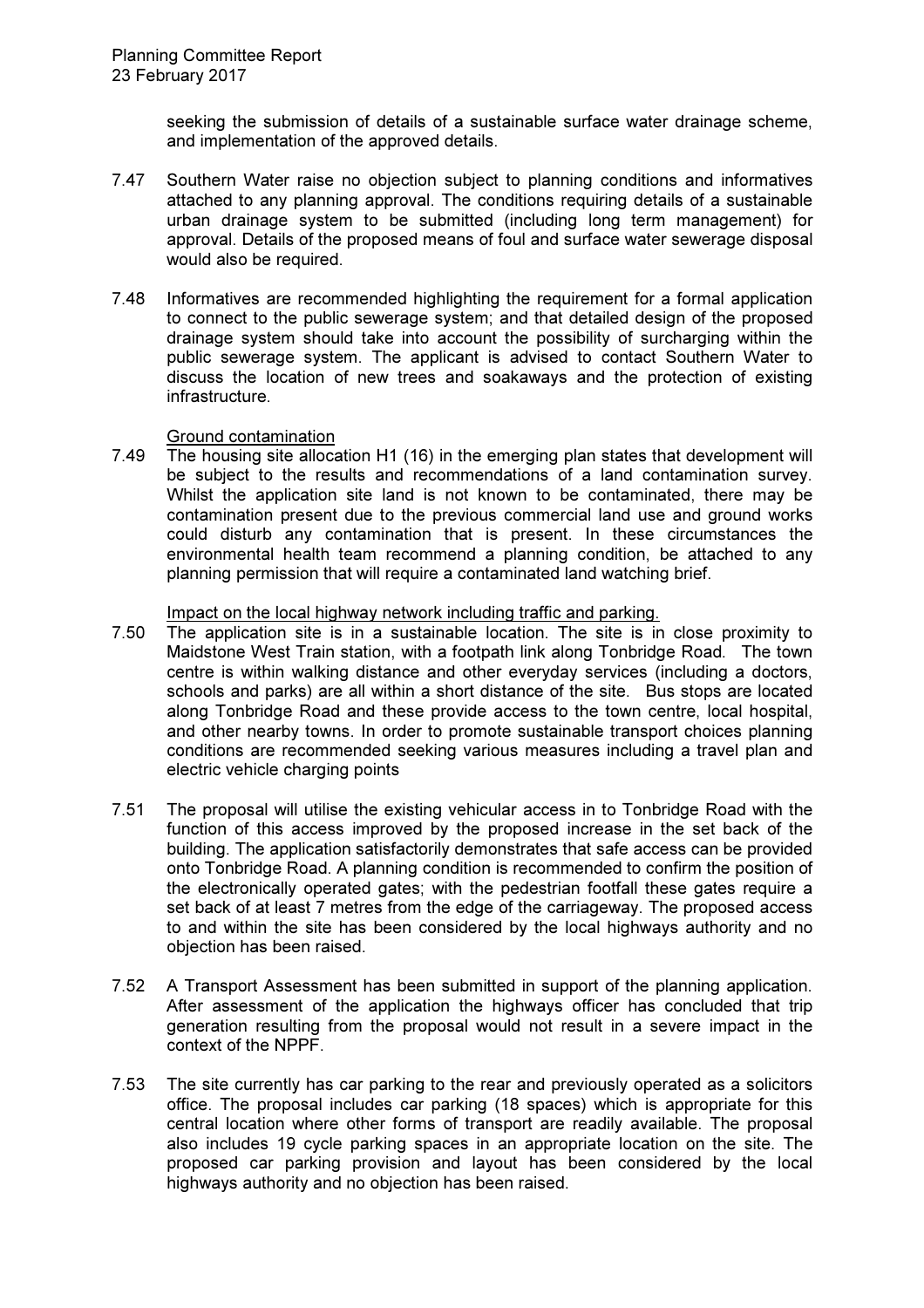- 7.54 The proposed servicing arrangements for the development including the size and location of the refuse storage area are considered acceptable. The refuse storage and collection arrangements have been considered by the local highways authority and no objection has been raised.
- 7.55 With the nature of this location the applicant is advised to give careful thought to construction phase arrangements including vehicle unloading/loading, measures to prevent surface water discharge, operative parking and wheel washing. A planning condition is recommended requesting the submission and approval of these details prior to work commencing.

# Trees, landscaping, and ecology

- 7.56 The housing site allocation H1(16) in the emerging plan states that development proposals should be designed to take into account the results of a detailed arboricultural survey, tree constraints plan and tree retention/protection plans.
- 7.57 The existing site has limited existing tree planting, landscaping or ecology capability with the site predominantly occupied by buildings or hard surfacing. There is some overgrown planting along the southwest boundary with other trees on the boundary to the west of site with 5 Tonbridge Road.
- 7.58 The proposed development allows for the appearance of the site to be enhanced with improvements in relation to tree planting, landscaping and ecology. The submitted proposal has been considered by the council's landscape officer who has no objection to the development subject to planning conditions requiring the submission and implementation of a landscaping scheme. It is recommended that planning conditions secure swift bricks and bat boxes, tubes or tiles within the new building.

#### Archaeology

- 7.59 The housing site allocation H1(16) in the emerging plan states that development proposals are designed to take into account the results of a detailed Heritage Impact Assessment that addresses the archaeological implications arising from the development and in particular the adjacent Roman cemetery site.
- 7.60 The site of the application lies close to, or contains, a Roman cemetery and there is potential for Roman remains. In view of this, there have been some targeted archaeological investigations and some specialist assessment of the archaeological potential and the extent of previous works on site but it seems that details of existing ground disturbance is still not clear. After considering the submitted proposal KCC archaeology have not raised any objection to the proposal subject to a planning condition requiring archaeological field evaluation works in accordance with a specification and written timetable.

# Planning obligations

# Kent County Council

- 7.61 Kent County Council has assessed the potential impact of this proposal on the delivery of its community services and has provided the following assessment:
	- **Primary Education**
- 7.62 Kent County Council Education Authority can demonstrate a forecast lack of provision which will require school expansions, however due to pooling restrictions contributions towards a specific infrastructure project or type of infrastructure are restricted to up to four different planning applications.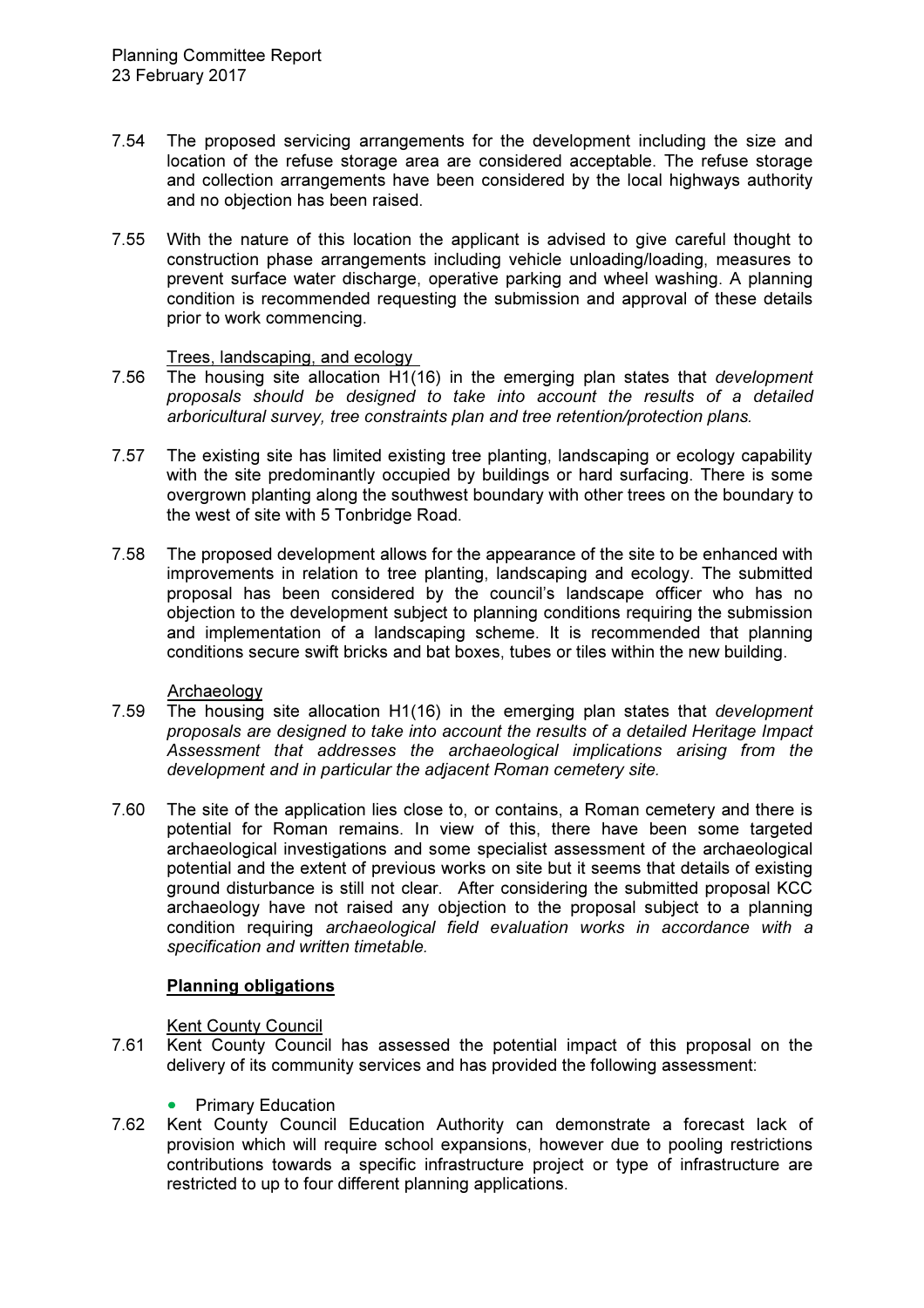- Secondary School Provision
- 7.63 Kent County Council Education Authority can demonstrate a forecast lack of provision which will require school expansions, however due to pooling restrictions contributions towards a specific infrastructure project or type of infrastructure are restricted to up to four different planning applications.
	- Libraries
- 7.64 Kent County Council is the statutory library authority. The library authority's statutory duty in the Public Libraries and Museums Act 1964 is to provide 'a comprehensive and efficient service'. The Local Government Act 1972 also requires Kent County Council to take proper care of its libraries and archives. Bookstock in Maidstone Borough at 1119 items per 1000 population is below the County average of 1134 and both the England and total UK figures of 1399 and 1492 respectively.
- 7.65 To mitigate the impact of this development, Kent County Council will need to provide additional library books to meet the additional demand to borrow library books which will be generated by the people residing in the proposed development. Kent County Council therefore requests £48.02 per household to address the direct impact of this development, and the additional stock will be made available locally as and when the monies are received.
	- Provision of broadband
- 7.66 Kent County Council have requested that a planning condition be attached to an approval requiring broadband infrastructure. It is considered that this condition would not meet the relevant planning condition tests.

## NHS West Kent Clinical Commissioning Group

- 7.67 As of 1 April 2016, NHS West Kent Clinical Commissioning Group (CCG) took on responsibility for the delegated co-commissioning of primary care services in West Kent. We are now the body which will requests Section 106 and Community Infrastructure Levy health care contributions on behalf of NHS England South (South East).
- 7.68 Inevitably any increase in the local population has an impact on provision of health care and NHS West Kent CCG would seek to apply this s106 contribution to meet theses extra demands placed upon primary and community health service and to meet the needs of this population. In terms of this particular application, a need has been identified for contributions to support the delivery of investments highlighted within the Primary Care Development Strategy and Estates Framework. These improvements to the primary care and out of hospital infrastructure will enable support for the registrations of the new population with a local practice, in addition to the commissioning and delivery of health services to all.
- 7.69 The proposed development noted above is expected to result in a need to invest in the primary care premises at The Vine Medical Centre (0.1mile).This contribution will be directly related to supporting improvements within primary care by way of extension, refurbishment and/or upgrade to services in order to provide the required additional capacity through the delivery of the primary care hub and cluster model as set out in the primary care development strategy.
- 7.70 NHS West Kent CCG will continue to use the same NHS WEST Kent formulae for calculating s106 contributions for which have been used for some time and are calculated as fair and reasonable. Where the application identifies unit sizes to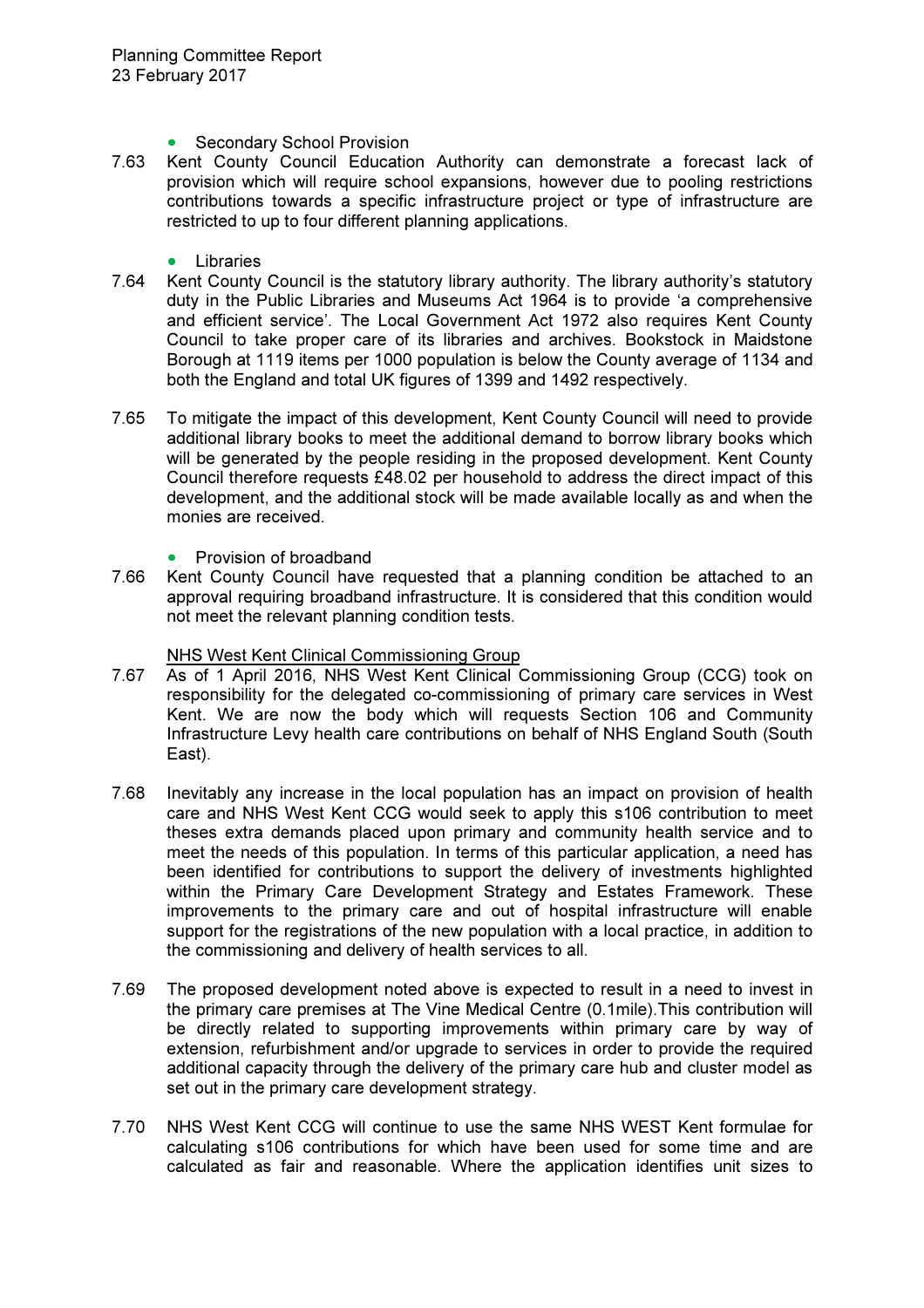calculate predicted occupancy multiplied by £360 per person the following predicted occupancy rates will be used: 1 bed unit @ 1.4 persons and 2 bed unit @ 2 persons.

7.71 NHS West Kent CCG will not apply for contributions if the units are identified for affordable/social housing. NHS West Kent CCG therefore seeks a healthcare contribution of £11,520, plus support for our legal costs in connection with securing this contribution. This figure has been calculated as the cost per person needed to enhance healthcare needs within the NHS services.

Community Infrastructure Levy Regulations and planning policy

- 7.72 Policy ID1 of the emerging Local Plan relates to infrastructure delivery. In the event of competing demands for developer contributions towards infrastructure the Council's hierarchy of prioritisation set out in policy ID1 is: affordable housing, transport, open space, public realm, health, education, social services, utilities, libraries and emergency services.
- 7.73 Policy CF1 of the adopted Local Plan states: 'Residential development which would generate a need for new community facilities or for which spare capacity in such facilities does not exist, will not be permitted unless the provision of new, extended or improved facilities (or a contribution towards such provision) is secured by planning conditions or by planning obligations.
- 7.74 The Planning Act 2008 and the Community Infrastructure Levy Regulations 2010 (the CIL Regulations) (Regulation 122) require that requests for development contributions of various kinds must comply with three specific legal tests: The requests must be 1. Necessary, 2. Related to the development, and 3. Reasonably related in scale and kind.
- 7.75 In addition since 6th April 2015, section 123 of the CIL Regulations places a restriction on the number of different obligations (calculated back to April 2010) that relate to the funding or provision of an infrastructure project or type of infrastructure, ("the pooling restriction"). As such, the scope of contributions that can be requested in respect of new development is restricted. Affordable housing is excluded from this restriction.
- 7.76 The CIL 122 and 123 tests have been applied in the context of this planning application and the above planning obligations were found to be complaint with the Community Infrastructure Levy Regulations 2010 (Regulation 122). The planning obligations in the context of this planning application have been assessed against and were found to be complaint with the Community Infrastructure Levy Regulations 2010 (Regulation 123). With the proposed obligations also in line with adopted and emerging the provision of these contributions by way of an appropriate legal mechanism is considered acceptable.

# Affordable housing and development viability

7.77 The NPPF (Chapter 6) supports the delivery of a wide choice of high quality homes, this includes at paragraphs 47 and 50 the provision of affordable housing. The council's adopted Affordable Housing Development Plan Document (DPD) sets out at policy AH1 the requirement for affordable housing. This requirement relates to housing sites or mixed-use development sites of either 15 units or more, or 0.5 hectare or greater. The current adopted policy is for 40% of the units to be for affordable housing with a 60/40% split between affordable rent / shared ownership tenure. In the context of the current proposal this would equate to 8 affordable units with 5 for affordable rent and 3 for shared ownership.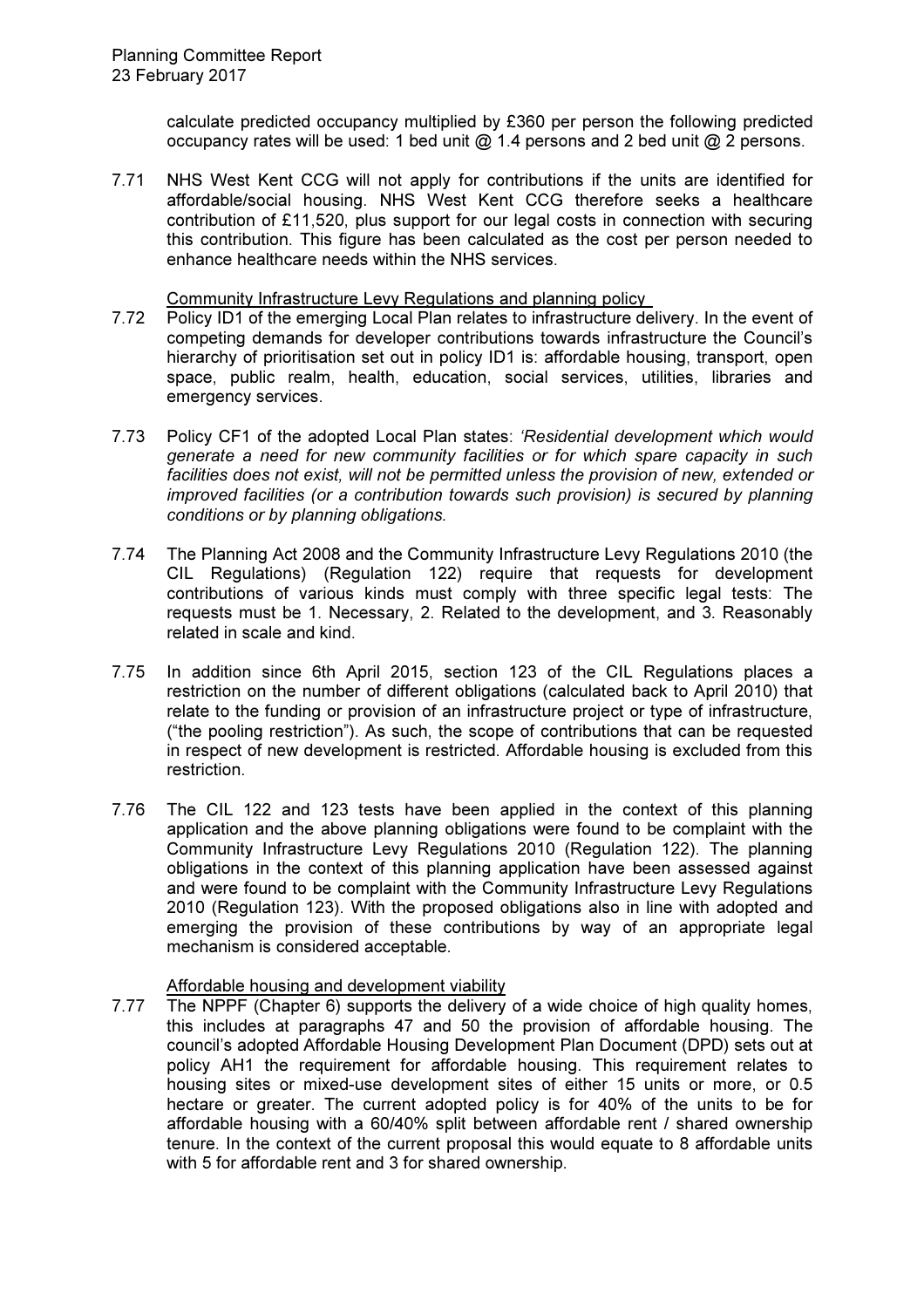- 7.78 Paragraph 2.14 of the DPD sets out 'the Council is aware that there may be circumstances whereby 40% affordable housing will not be viable if the Councils is expecting a full range of other planning obligations, such as contributions towards open space, highways, education, health, public art, etc.
- 7.79 In such cases, the Council will priorities requirements, but the onus will lie with the developer to prove to the Borough council's satisfaction why a site cannot economically sustain the provision of 40% affordable housing'. Policy AH1 states 'The Council will seek to negotiate that a minimum of 40% of the total number of dwellings to be provided shall be affordable housing to meet the identified housing need, unless the council is satisfied of the exceptional circumstances that demonstrate that only a lesser proportion can be provided'.
- 7.80 The current planning application is accompanied by viability report that concludes that the submitted development cannot support any affordable housing provision or other planning obligations whilst remaining financially viable. This viability report has been independently reviewed by a third party on behalf of the council.
- 7.81 The review has agreed with the applicant's assessment and has concluded that it would not be possible for the viable development of the application site whilst providing affordable housing or other planning obligations. In order to allow the site to come forward as part of a financially viable development it is not recommended that any planning obligations or affordable housing

# 8.0 CONCLUSION

- 8.01 The proposal would result in the loss of land currently designated in the adopted local plan for employment use (Use Class B1 office), however the council have approved a number of residential developments in similar locations. In addition the council's aspiration for the site set out in the draft Local Plan is for the site to provide residential use and is a draft allocation under Policy H1(16). In this context the loss of the office use on the site and the provision of residential accommodation is acceptable.
- 8.02 The existing vacant building makes little contribution to the character of the area and the removal of this building and the first floor link to the adjoining is supported. The current application provides an opportunity to bring this site back into beneficial use and to make more efficient use of the land that is available in this highly sustainable location.
- 8.03 In line with the draft allocation for the application site and the adjacent site at 5 Tonbridge Road both land owners have been encouraged by officers to collaborate with ideally one development proposal coming forward for both 3 and 5 Tonbridge Road. The suggestion of a single access road to access both developments has also been explored. Unfortunately this collaboration has not been possible and the council is required to consider the current application on its own individual merits.
- 8.04 The design, appearance, scale and proportions of the proposed building satisfactorily address the Tonbridge Road streetscene and both existing and proposed adjacent development. The proposed building is acceptable in terms of impact on the amenities of existing and future neighbouring occupiers including loss of daylight, sunlight, outlook and privacy. The proposal will provide a good standard of the residential accommodation including in relation to noise and air quality. The development utilising the existing access and with adequate car parking and serving arrangements is acceptable in relation to the local highway network.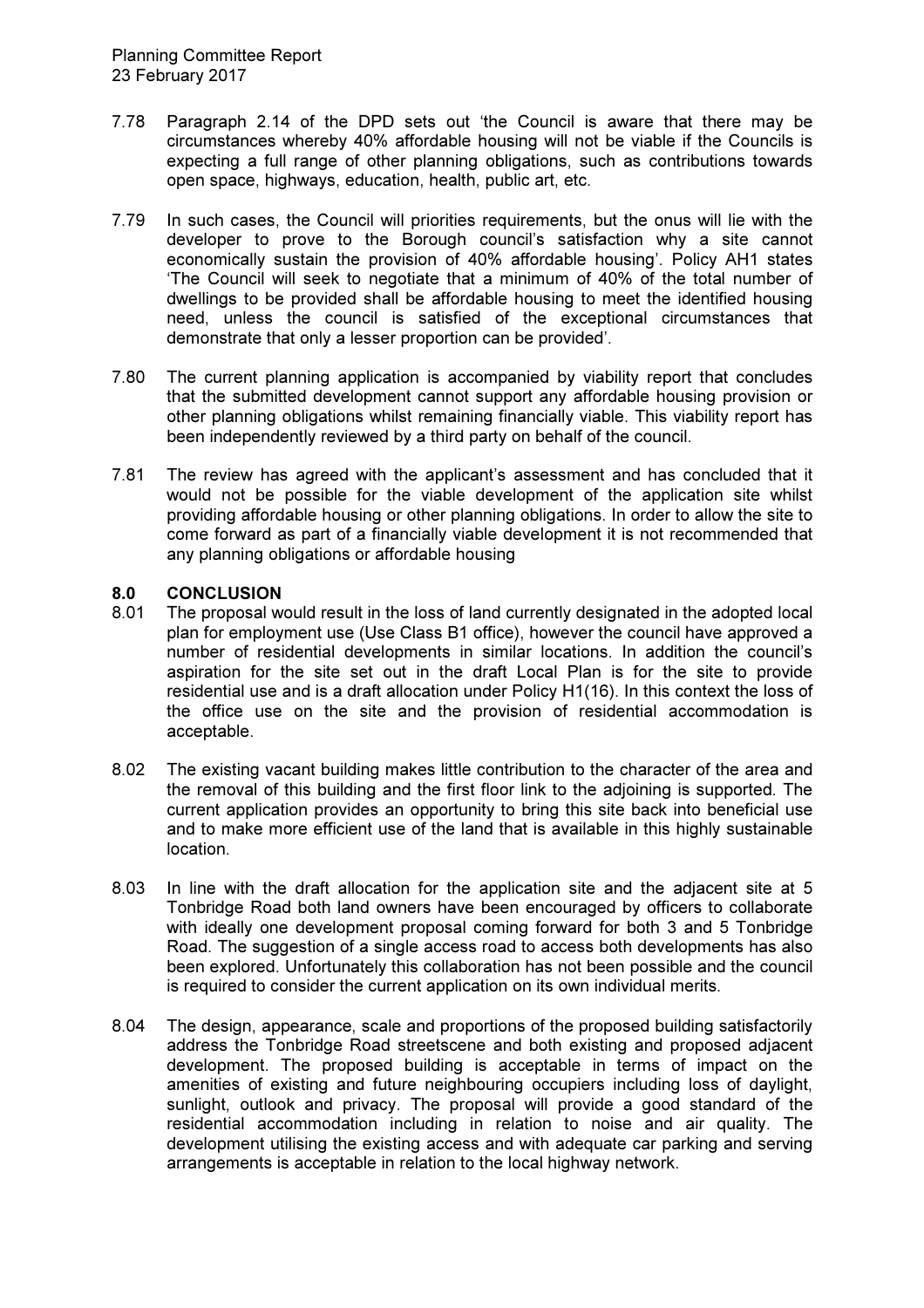# 9.0 RECOMMENDATION

GRANT PLANNING PERMISSION SUBJECT TO PLANNING CONDITIONS

## **CONDITIONS**

available.

- (1) The development hereby permitted shall be begun before the expiration of three years from the date of this permission. Reason: In accordance with the provisions of Section 91 of the Town and Country Planning Act 1990 as amended by Section 51 of the Planning and Compulsory Purchase Act 2004.
- (2) The development hereby permitted shall be carried out in accordance with the following approved plans:15-671-001 (Location plan); 15-671-002B (Site Plan) rec 06.02.2017; 15-671-010B (Ground floor plan) rec 16.12.2016; 15-671-011B (First floor plan) rec 16.12.2016; 15-671-012B (Second floor plan) rec 16.12.2016; 15-671-013B (Third floor plan) rec 16.12.2016; 15-671-015 (Rear and side elevations) rec 06.02.2017; 15-671-016 (East elevation) rec 06.02.2017; 15-671-018A (Sections) rec 06.02.2017 and 15-671-019 Section 2 rec 06.02.2017.Transport Assessment (Journey Transport Planning); Visual impact assessment; Design and Access Statement; Noise Exposure Assessment by Clement Acoustics ref 11182-NEA-02

Reason For the avoidance of doubt and in the interests of proper planning.

(3) Prior to the commencement of development details of the proposed slab levels of the buildings and the existing site levels shall have been submitted to and approved in writing by the Local Planning Authority and the development shall be completed strictly in accordance with the approved levels. These details shall include details any proposed re-grading, cross-sections and retaining walls.

Reason: In order to secure a satisfactory form of development having regard to the topography of the site. Details are required prior to commencement of development to ensure that no unnecessary altering of levels takes place to accommodate the scheme.

- (4) Prior to the commencement of development details of how decentralised and renewable or low-carbon sources of energy will be incorporated into the development hereby approved shall have been submitted to and approved in writing by the Local Planning Authority. The development shall be implemented in accordance with the approved details and all features shall be maintained thereafter. Reason: To ensure an energy efficient form of development. Details are required prior to development to ensure the methods are integral to the design and to ensure that all options (including ground source heat pumps) are
- (5) Prior to the commencement of development the following shall have been submitted to and approved in writing by the Local Planning Authority a) details of archaeological field evaluation works in accordance with a specification and written timetable, b) following from the evaluation, any safeguarding measures to ensure preservation in situ of important archaeological remains and/or further archaeological investigation and recording in accordance with a specification and timetable.

Reason: To ensure that features of archaeological interest are properly examined and recorded. Details are required prior to commencement of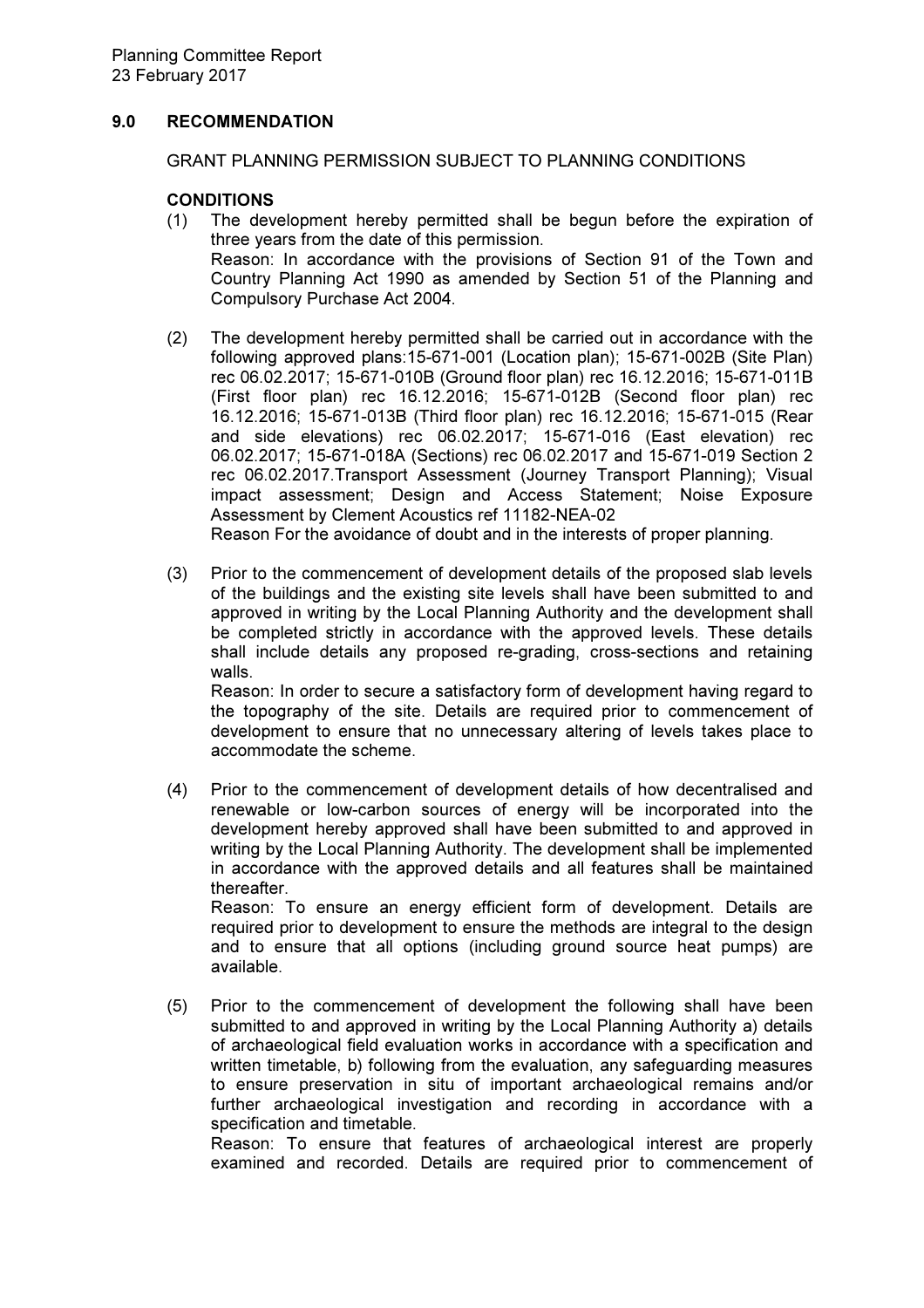design of the development.

development to ensure that works do not damage items of archaeological value that may be present.

- (6) Prior to the commencement of development written evidence shall be submitted to and approved in writing by the Local Planning Authority to demonstrate how the development will fully meet the recommendations of the submitted acoustic report (carried out by Clement Acoustics, ref 11182-NEA-02 (dated May 2016)) with approved measures in place prior to first occupation of the relevant residential unit and retained as such thereafter. Reason: To protect residential amenity. Details are required prior to commencement as the measures necessary may need to be integral to the
- (7) Prior to the commencement of development an air quality assessment shall be carried out by a competent person in accordance with current guidelines and best practice with the written assessment report submitted to and approved in writing by the Local Planning Authority. The report shall contain a) An assessment of air quality on the application site and of any scheme necessary for the mitigation of poor air quality affecting the residential amenity of future occupiers of this development. b) An assessment of the effect that the development will have on the air quality of the surrounding area and any scheme necessary for the mitigation of poor air quality arising from the development. c) Consider the possible "canyon" effects on air pollution, particularly in conjunction with the steep gradient of the hill and gyratory the one way system. Any scheme of mitigation set out in the subsequently approved report shall be implemented prior to the first occupation of the building and retained thereafter.

Reason: To protect air quality and the amenity of future residents. Details are required prior to development commencing to ensure that the maximum range of mitigation measures are available.

(8) Prior to the commencement of development a report shall be submitted to and approved in writing by the Local Planning Authority including a calculation of pollutant emissions costs from the vehicular traffic generated by the development, (utilising the most recent DEFRA Emissions Factor Toolkit and the latest DEFRA IGCB Air Quality Damage Costs for the pollutants considered). The report should include identification of the additional vehicular trip rates generated by the proposal (from the Transport Assessment); the emissions calculated for the pollutants of concern (NOx and  $PM_{10}$ ) [from the Emissions Factor Toolkit] and the air quality damage costs calculation for the specific pollutant emissions (from DEFRA IGCB). The result should be totalled for a five year period to enable mitigation implementation. The calculation is summarised as: Road Transport Emission Increase = Summation [Estimated trip rate for 5 years X Emission rate per 10 km per vehicle type X Damage Costs]. The pollution damage costs will determine the level of mitigation/compensation required to negate the impacts of the development on local air quality.

Reason: To protect air quality and the amenity of future residents. Details are required prior to development commencing to ensure that the maximum range of mitigation measures are available.

(9) Prior to the commencement of development a construction management plan shall be submitted to approved in writing by the Local Planning Authority. The plan shall include a) details of washing facilities to prevent construction vehicles carrying mud on to the public highway, b) details of arrangements for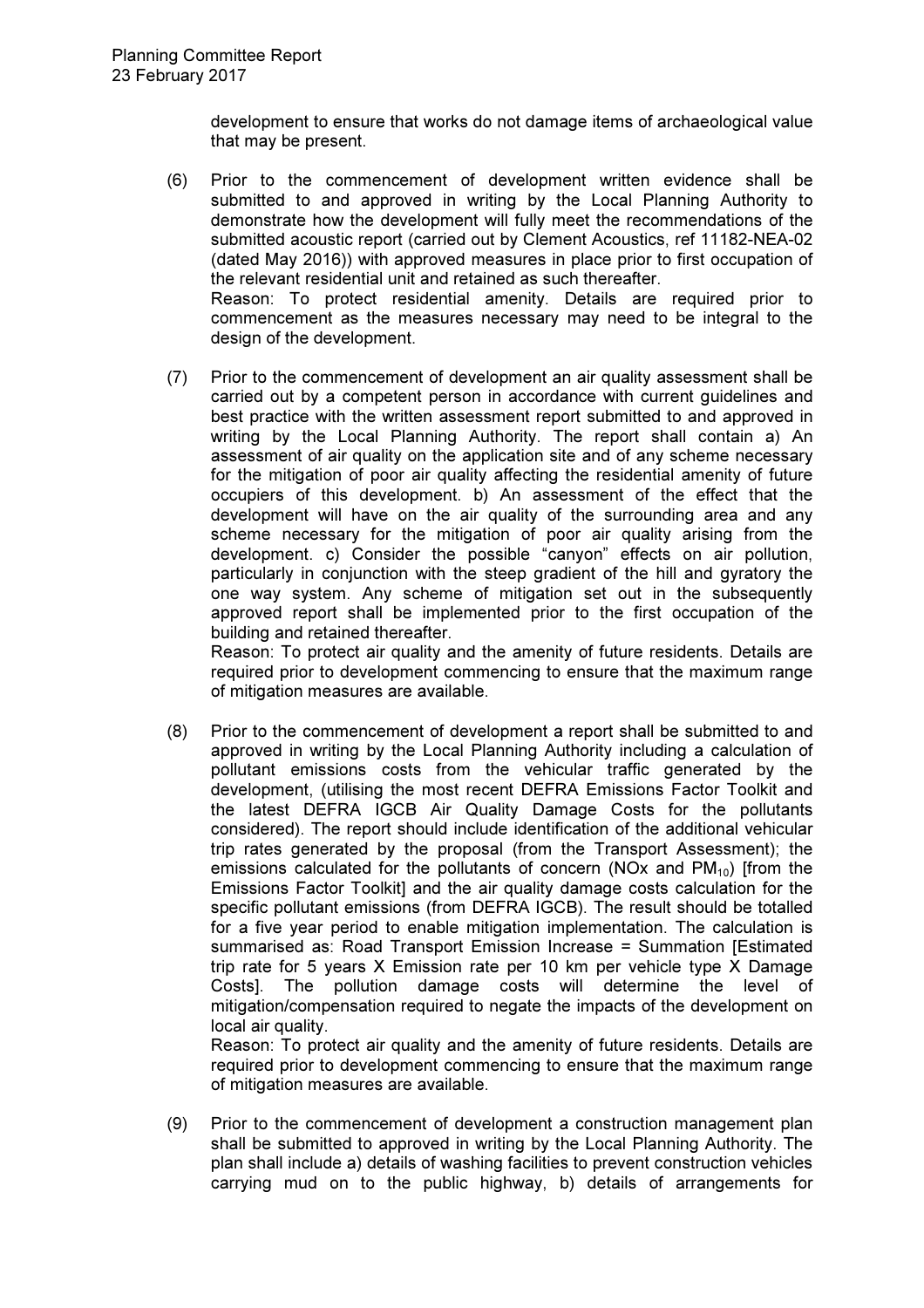loading/unloading and turning, c) details of parking facilities for site personnel and site visitors d) Measures to minimise the production of dust on the site; e) Measures to minimise the noise (including vibration) generation; f) Measures to manage the production of waste and to maximise the re-use of materials g) Measures to minimise the potential for pollution of groundwater and surface water and prevent surface water discharge on to the public highway; h) The location and design of the site office and storage compounds and i) arrangements for public consultation and liaison during the construction works The approved facilities and arrangements shall be provided prior to construction work commencing and maintained for the duration of the construction works.

Reason: To maintain highway safety and to protect the amenities of local residents. Details are required prior to commencement as potential impact will arise from the point of commencement.

(10) Prior to the commencement of development details of a sustainable surface water drainage scheme shall have been submitted to and approved in writing by the Local Planning Authority. The surface water scheme should be compliant with the Non-Statutory Technical Standards for Sustainable Drainage (March 2015) and shall include measures to prevent discharge of surface water onto the highway. The scheme should specify responsibilities for the implementation of the SUDS scheme; specify a timetable for implementation; provide a management and maintenance plan for the lifetime of the development; including arrangements for adoption by any public authority or statutory undertaker and any other arrangements to secure the operation of the scheme throughout its lifetime. There shall be no provision for infiltration of surface water into the ground unless it has been demonstrated that there will be no risk to controlled waters. The scheme shall be implemented in accordance with the approved details prior to first occupation of any dwelling and maintained as such thereafter.

Reason: To prevent flooding by the ensuring the satisfactory storage and disposal of surface water from the site. Details are required prior to commencement to maximise the options that are available to achieve a sustainable drainage system. Infiltration of surface water into contaminated ground has the potential to impact on surface water quality and pose unacceptable risks to controlled waters.

- (11) Prior to the commencement of development details of the proposed means of foul and surface water disposal shall have been submitted to, and approved in writing by, the Local Planning Authority with the approved measures in place prior to occupation and retained permanently thereafter. Reason: To avoid pollution of the surrounding area. Details are required prior to commencement as groundworks will reduce the options available.
- (12) Prior to the commencement of development a scheme for the enhancement of biodiversity shall have been submitted to and approved in writing by the Local Planning Authority. The approved scheme shall include the location and design of swift bricks and bat boxes, tubes or tiles and take account of any protected species that have been identified on the site, shall include the enhancement of biodiversity through integrated methods into the design and appearance of the dwellings and in addition shall have regard to the enhancement of biodiversity generally. It shall-be implemented in accordance with the approved proposals prior to first occupation of dwellings in any phase or sub-phase and shall be maintained in perpetuity.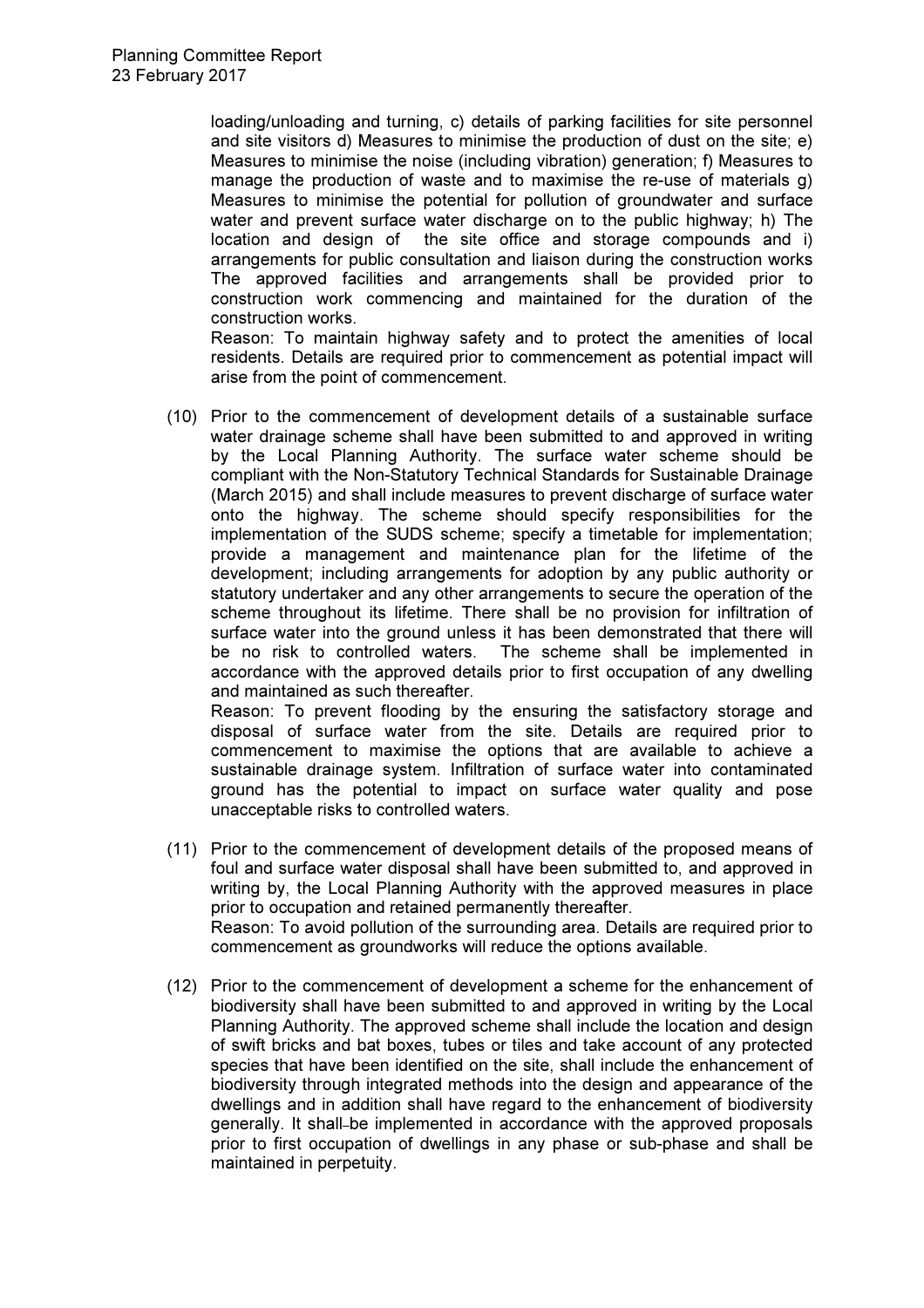Reason: To protect and enhance biodiversity. This information is required prior to commencement of development as works have the potential to harm any protected species present.

- (13) Prior to the development reaching damp proof course level, written details and samples of all facing materials and external surfacing materials (including under croft parking) of the development hereby permitted shall have been submitted to and approved in writing by the Local Planning Authority. The development shall thereafter be constructed using the approved materials unless otherwise agreed in writing by the Local Planning Authority. Reason: To ensure a satisfactory appearance to the development and a high quality of design.
- (14) Prior to first occupation of any residential unit, fencing, walling, railings and other boundary treatments (including provision of gaps under boundary fencing to facilitate ecological networks) shall be in place that are in accordance with details that have previously been submitted to and approved in writing by the Local Planning Authority and the approved boundary treatments shall be maintained as such thereafter. Reason: To ensure a satisfactory appearance to the development and to safeguard the enjoyment of their properties by existing and prospective occupiers and to facilitate local ecological networks.
- (15) Prior to first occupation of any residential unit, facilities for the storage of domestic refuse shall be in place that are in accordance with details that have previously been submitted to and approved in writing by the Local Planning Authority and the approved boundary treatments shall be maintained as such thereafter.

Reason: To ensure a satisfactory appearance to the development and to safeguard the amenities of future occupiers.

(16) Prior to first occupation of any residential unit, a closure report shall be submitted to and approved in writing by the Local Planning Authority. The closure report shall include a) details of any post remediation sampling and analysis, b) documentation certifying quantities and source/destination of any material brought onto or taken from the site. Any material brought onto the site shall be certified clean. c) If no contamination has been discovered during the build then evidence (e.g. photos or letters from site manager) to show that no contamination was discovered.

Reason: To ensure that risks from land contamination to the future users of the land and neighbouring land are minimised, together with those to controlled waters, property and ecological systems, and to ensure that the development in any phase or sub-phase can be carried out safely without unacceptable risks to workers, neighbours and other offsite receptors.

(17) If during construction/demolition works evidence of potential contamination is encountered, all works shall cease and the site fully assessed to enable an appropriate remediation plan to be developed. Works shall not re-commence until an appropriate remediation scheme has been submitted to, and approved in writing by, the Local Planning Authority and the remediation has been completed in accordance with the agreed plan. Reason: To ensure that risks from land contamination to the future users of the

land and neighbouring land are minimised, together with those to controlled waters, property and ecological systems, and to ensure that the development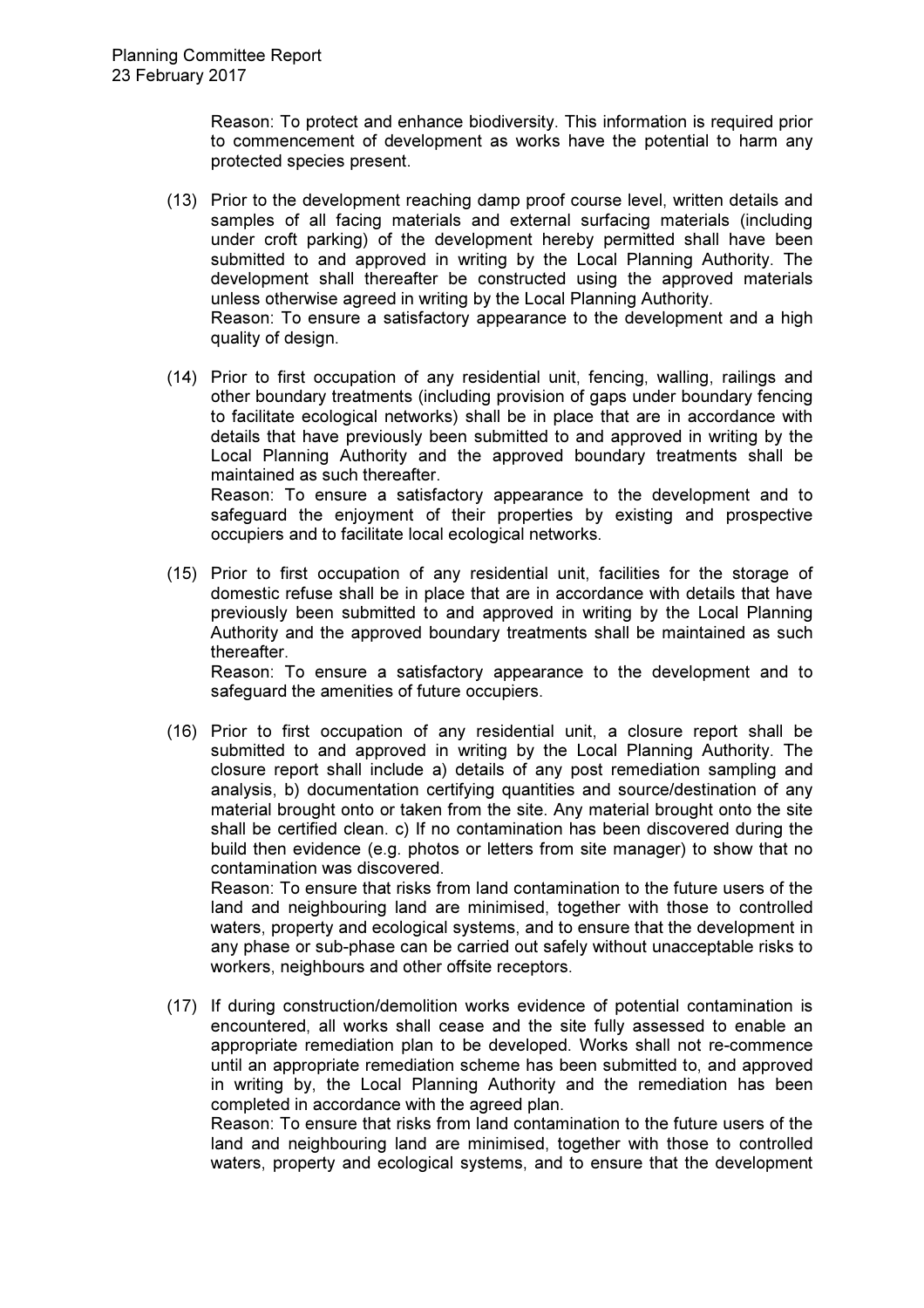can be carried out safely without unacceptable risks to workers, neighbours and other offsite receptors.

- (18) Prior to first occupation of any residential unit, the proposed bathroom, toilet, and staircase windows and the secondary bedroom windows located on the west (side) building elevation shall be fitted with obscured glass with the obscured glass retained permanently thereafter. Reason: In order to prevent amenity and prevent overlooking and loss of privacy.
- (19) Prior to first occupation of the relevant residential dwellings electric vehicle "rapid charge" points (of 22kW of faster) and charge points for low-emission plug-in vehicles shall be installed and ready for use in accordance with details that have previously been submitted to and approved by the Local Planning Authority with these facilities retained in accordance with these details thereafter.

Reason: In the interests of sustainability, to support reductions in air pollution, to provide for low emission vehicles and to reduce the carbon footprint.

(20) Prior to first occupation of any residential dwellings hereby approved a detailed Travel Plan shall have been submitted to and approved in writing by the Local Planning Authority with the agreed measures implemented within three months of first occupation and retained. Thereafter. The Travel Plan should include the following: a) objectives and targets, b) Measures to promote and facilitate public transport use, walking and cycling. c) Promotion of practises/facilities that reduce the need for travel. d) Monitoring and review mechanisms. e) Travel Plan co-ordinators and associated support. f) Details of a welcome pack for all new residents including local travel information, g) Marketing. h) Timetable for the implementation of each element.

Reason: In order to promote sustainable travel choices and to help reduce air pollution.

(21) Prior to first occupation of any residential dwellings hereby approved management arrangements for the communal areas of the site and access roads shall be in place that are in accordance with a plan that has previously been submitted to and approved in writing by the Local Planning Authority. With these arrangements retained thereafter. The plan should include a) The areas within the scope of the management plan and the maintenance requirements of these; b) Method and works schedule for maintaining communal areas and estate roads; c) Details of the parking control measures to be implemented within the site; d) Details on the enforcement of parking control measures; e) The setting up of an appropriate management body; f) The legal and funding mechanism(s) by which the long term implementation of the plan will be secured by the developer with the management body(ies) responsible for its delivery; and g) Ongoing monitoring of implementation of the plan.

Reason: To protect the amenity of future residents and the character and appearance of the development.

(22) Prior to first occupation of any residential dwellings hereby approved the cycle parking, car parking and internal access arrangements shown on the approved plans shall be provided, surfaced and drained in accordance with the approved details and shall be retained permanently for the use of the occupiers of, and visitors to, the premises. Thereafter, no permanent development, whether or not permitted by Town and Country Planning (General Permitted Development)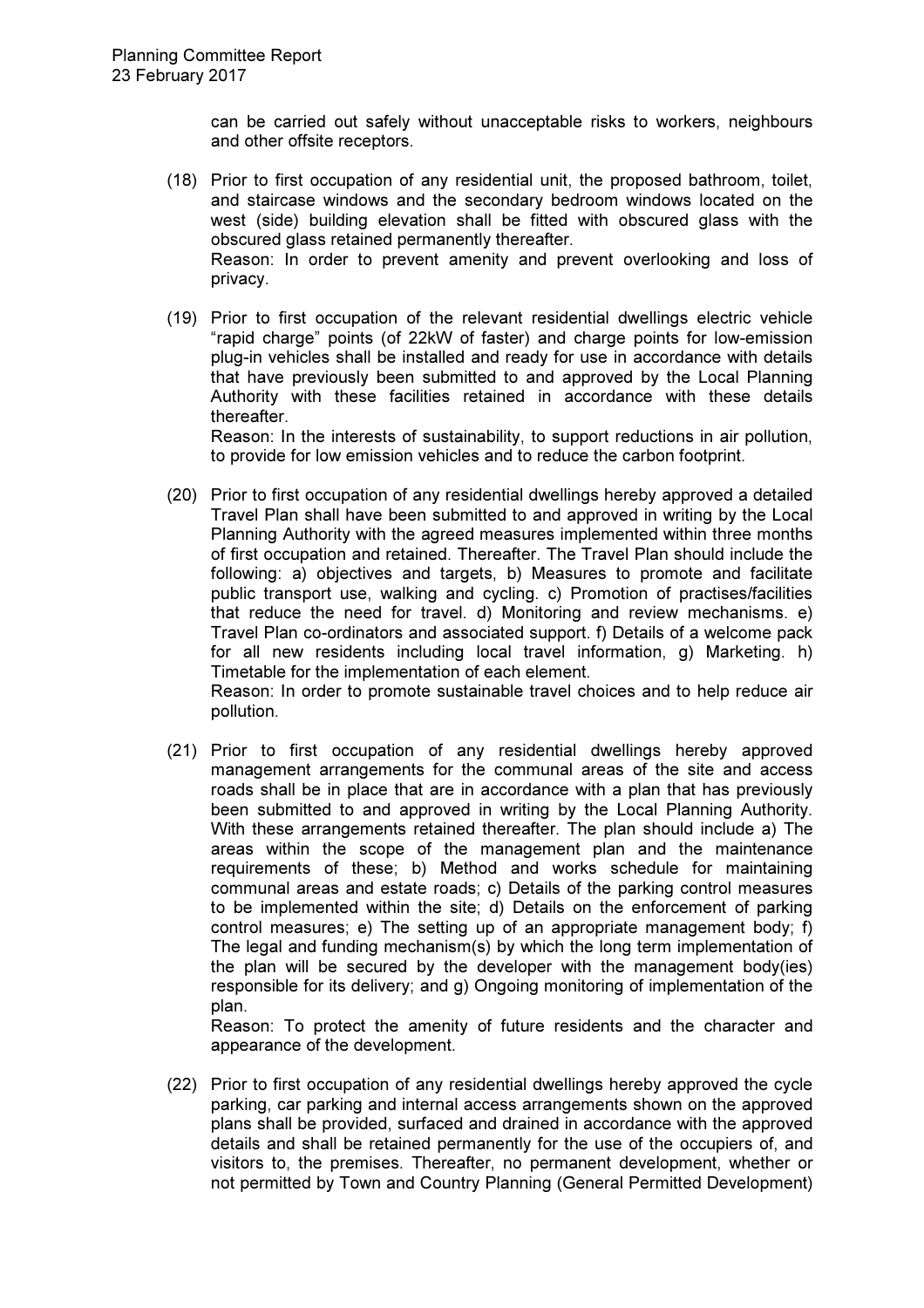Order 2015 (or subsequent revision), shall be carried out on the land so shown or in such a position as to preclude vehicular access to parking areas.

Reason: Development without provision of adequate access and parking is likely to lead to inconvenience to other road users and be detrimental to amenity.

(23) Prior to first occupation of any of the residential dwellings hereby approved the vehicle access from Tonbridge Road (A26) shall be laid out in accordance with details that have previously been submitted to and approved in writing by the Local Planning Authority. The details shall include details of suitable driver visibility splays and measures to ensure their retention, and confirmation of the position of the electronically operated gates (require a minimum set back of 7 metres from back edge of the pavement); with the approved measures retained permanently thereafter. Reason: In the interests of highway safety including in relation to the high

pedestrian footfall in Tonbridge Road.

(24) Prior to first occupation of any of the residential dwellings hereby approved landscaping shall be in place that is in accordance with a landscaping scheme that has previously been submitted to and approved in writing by the Local Planning Authority. The scheme shall include on a plan, full details of the size, species, spacing, quantities and location of proposed plants, together with any hard surfacing, means of enclosure, and indications of all existing trees, hedges and any other features to be retained, and measures for their protection during the course of development. Any part of the approved landscaping scheme that is dead, dying or diseased within 5 years of planting shall be replaced with similar species of a size to be agreed in writing beforehand with the Local Planning Authority.

Reason: In the interests of visual amenity.an appropriate standard of accommodation.

(25) Prior to first occupation of any of the residential dwellings hereby approved details of any plant (including ventilation, refrigeration and air conditioning) or ducting system to be used shall be submitted to and approved in writing by the Local Planning Authority. The details shall show that the noise generated at the boundary of any noise sensitive property shall not exceed Noise Rating Curve NR35 (in areas of low background sound levels a target of NR30 shall be achieved) as defined by BS8233: 2014 Guidance on sound insulation and noise reduction for buildings and the Chartered Institute of Building Engineers (CIBSE) Environmental Design Guide 2006. The equipment shall be maintained in a condition so that it does not exceed NR35 as described above, whenever it's operating. After installation of the approved plant, it shall be retained in accordance with the approved details and no new plant or ducting system shall be used without the prior written consent of the Local Planning Authority.

Reason: In order to protect the amenities of neighbouring occupiers and future residents of this development.

(26) Prior to first occupation of any of the residential dwellings hereby approved details of any external lighting to be placed or erected within the site shall have been submitted to and approved in writing by the Local Planning Authority. The submitted details shall include details of measures to shield and direct light from the light sources so as to prevent light pollution and in order to minimise any impact upon ecology. The development shall be carried out in accordance with the approved details and maintained as such permanently thereafter.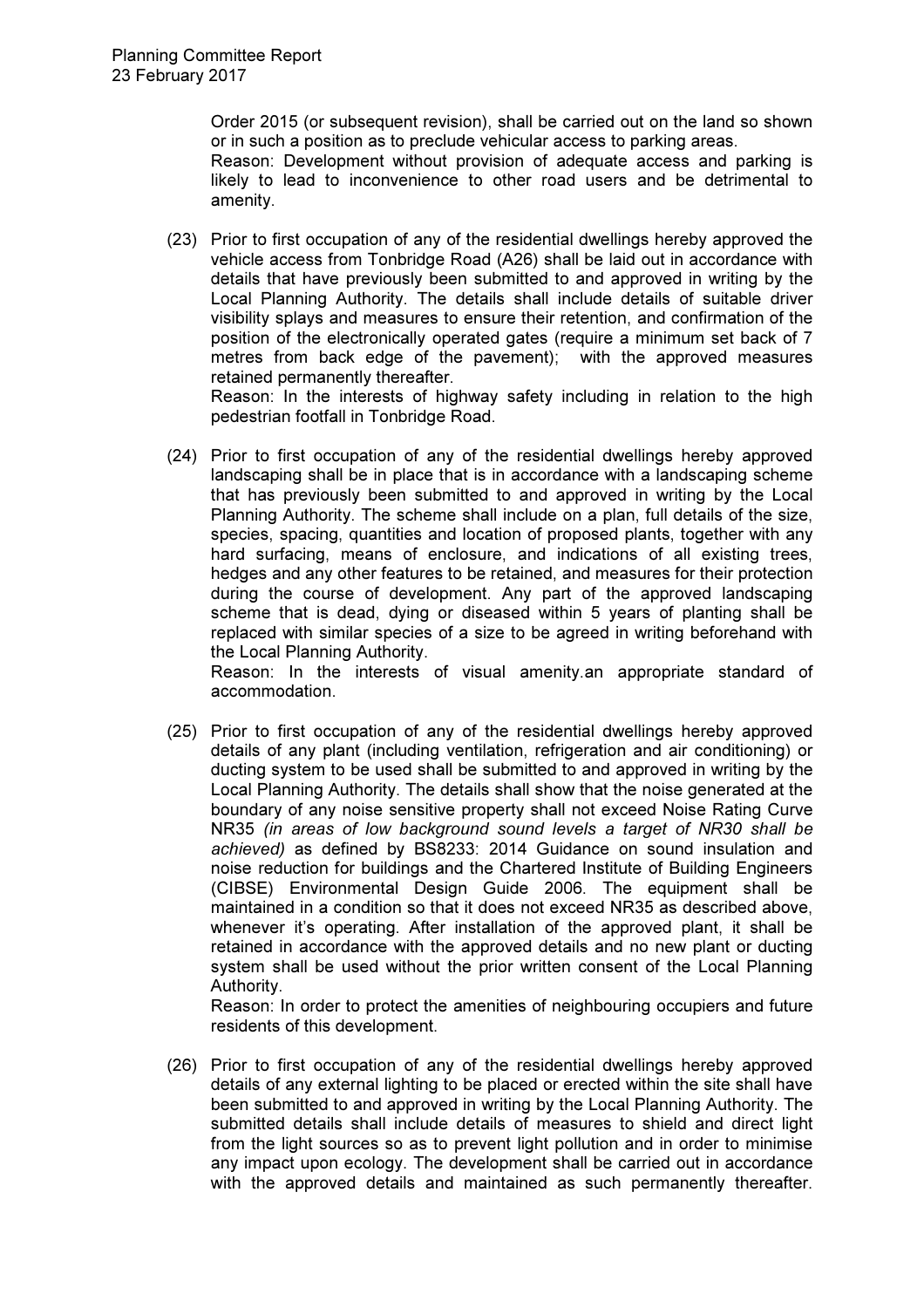Reason: To prevent light pollution in the interests of the character, amenity and biodiversity of the area.

## INFORMATIVES

- (1) The applicant is reminded of the requirements of approved document E of the Building Regulations 2010 in terms of protecting future residents of the apartment blocks from internally generated noise.
- (2) The applicant is advised that detailed design of the proposed drainage system should take into account the possibility of surcharging within the public sewerage system in order to protect the development from potential flooding.
- (3) The applicant is reminded of the requirement for a formal application to connect to the public sewerage system.
- (4) The applicant is advised to contact Southern Water for further advice including in relation to protecting infrastructure during construction works , Sparrowgrove House, Sparrowgrove, Otterbourne, Hampshire SO21 2SW (Tel: 0330 303 0119) or www.southernwater.co.uk".
- (5) The applicant is advised of their responsibility to ensure, that before the development hereby approved is commenced, that all necessary highway approvals and consents are obtained and that the limits of highway boundary are clearly established in order to avoid any enforcement action by the Highway Authority.
- (6) The applicant is advised that a formal application to Southern Water is required for connection to the public sewerage system in order to service this development. To initiate a sewer capacity check to identify the appropriate connection point for the development, please contact Southern Water, Sparrowgrove House, Sparrowgrove, Otterbourne, Hampshire, SO21 2SW (Tel: 0330 303 0119) or www.southernwater.co.uk.
- (7) The applicant is advised that due to changes in legislation that came into force on 1st October 2011 regarding the future ownership of sewers it is possible that a sewer now deemed to be public could be crossing the site. Therefore, should any sewer be found during construction works, an investigation of the sewer will be required to ascertain its condition, the number of properties served, and potential means of access before any further works commence on site. The applicant is advised to discuss the matter further with Southern Water, Sparrowgrove House, Sparrowgrove, Otterbourne, Hampshire, SO21 2SW (Tel: 0330 303 0119) or www.southernwater.co.uk.
- (8) The applicant is advised of the Mid Kent Environmental Code of Development Practice and it is recommended that no demolition/construction activities take place, other than between 0800 to 1800 hours (Monday to Friday) and 0800 to 1300 hours (Saturday) with no working activities on Sunday or Bank Holiday.
- (9) The applicant is advised that any facilities used for the storage of oils, fuels or chemicals shall be sited on impervious bases and surrounded by impervious bund walls. The bund capacity shall give 110% of the total volume of the tanks.
- (10) The applicant is advised that adequate and suitable measures should be in place to minimise release of asbestos fibres during demolition, so as to prevent airborne fibres from affecting workers carrying out the work, and nearby properties. Only contractors licensed by the Health and Safety Executive should be employed.
- (11) The applicant is advised that any redundant materials removed from the site should be transported by a registered waste carrier and disposed of at an appropriate legal tipping site.
- (12) The applicant is advised that the lighting scheme provided in accordance with the planning condition should adhere to the following advice from the Bat